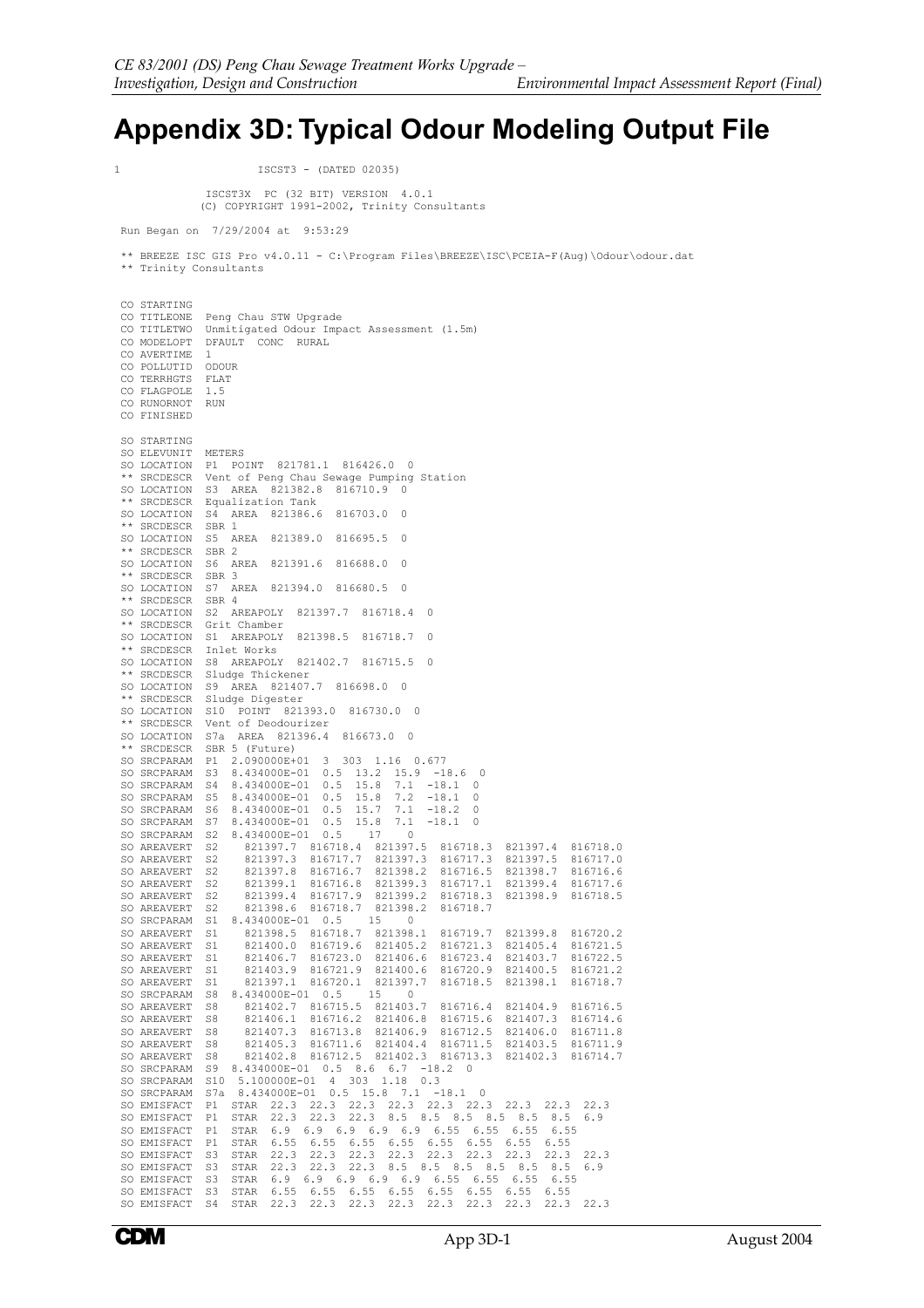SO EMISFACT S4 STAR 22.3 22.3 22.3 8.5 8.5 8.5 8.5 8.5 8.5 6.9 SO EMISFACT S4 STAR 6.9 6.9 6.9 6.9 6.9 6.55 6.55 6.55 6.55 SO EMISFACT S4 STAR 6.55 6.55 6.55 6.55 6.55 6.55 6.55 6.55 SO EMISFACT S5 STAR 22.3 22.3 22.3 22.3 22.3 22.3 22.3 22.3 22.3 SO EMISFACT S5 STAR 22.3 22.3 22.3 8.5 8.5 8.5 8.5 8.5 8.5 6.9 SO EMISFACT S5 STAR 6.9 6.9 6.9 6.9 6.9 6.55 6.55 6.55 6.55 SO EMISFACT S5 STAR 6.55 6.55 6.55 6.55 6.55 6.55 6.55 6.55 SO EMISFACT S6 STAR 22.3 22.3 22.3 22.3 22.3 22.3 22.3 22.3 22.3 SO EMISFACT S6 STAR 22.3 22.3 22.3 8.5 8.5 8.5 8.5 8.5 8.5 6.9 SO EMISFACT S6 STAR 6.9 6.9 6.9 6.9 6.9 6.55 6.55 6.55 6.55 SO EMISFACT S6 STAR 6.55 6.55 6.55 6.55 6.55 6.55 6.55 6.55 SO EMISFACT S7 STAR 22.3 22.3 22.3 22.3 22.3 22.3 22.3 22.3 22.3 SO EMISFACT S7 STAR 22.3 22.3 22.3 8.5 8.5 8.5 8.5 8.5 8.5 6.9 SO EMISFACT S7 STAR 6.9 6.9 6.9 6.9 6.9 6.55 6.55 6.55 6.55 SO EMISFACT S7 STAR 6.55 6.55 6.55 6.55 6.55 6.55 6.55 6.55 SO EMISFACT S2 STAR 22.3 22.3 22.3 22.3 22.3 22.3 22.3 22.3 22.3 SO EMISFACT S2 STAR 22.3 22.3 22.3 8.5 8.5 8.5 8.5 8.5 8.5 6.9 SO EMISFACT S2 STAR 6.9 6.9 6.9 6.9 6.9 6.55 6.55 6.55 6.55 SO EMISFACT S2 STAR 6.55 6.55 6.55 6.55 6.55 6.55 6.55 6.55 SO EMISFACT S1 STAR 22.3 22.3 22.3 22.3 22.3 22.3 22.3 22.3 22.3 SO EMISFACT S1 STAR 22.3 22.3 22.3 8.5 8.5 8.5 8.5 8.5 8.5 6.9 SO EMISFACT S1 STAR 6.9 6.9 6.9 6.9 6.9 6.55 6.55 6.55 6.55 SO EMISFACT S1 STAR 6.55 6.55 6.55 6.55 6.55 6.55 6.55 6.55 SO EMISFACT S8 STAR 22.3 22.3 22.3 22.3 22.3 22.3 22.3 22.3 22.3 SO EMISFACT S8 STAR 22.3 22.3 22.3 8.5 8.5 8.5 8.5 8.5 8.5 6.9 SO EMISFACT S8 STAR 6.9 6.9 6.9 6.9 6.9 6.55 6.55 6.55 6.55 SO EMISFACT S8 STAR 6.55 6.55 6.55 6.55 6.55 6.55 6.55 6.55 SO EMISFACT S9 STAR 22.3 22.3 22.3 22.3 22.3 22.3 22.3 22.3 22.3 SO EMISFACT S9 STAR 22.3 22.3 22.3 8.5 8.5 8.5 8.5 8.5 8.5 6.9 SO EMISFACT S9 STAR 6.9 6.9 6.9 6.9 6.9 6.55 6.55 6.55 6.55 SO EMISFACT S9 STAR 6.55 6.55 6.55 6.55 6.55 6.55 6.55 6.55 SO EMISFACT S10 STAR 22.3 22.3 22.3 22.3 22.3 22.3 22.3 22.3 22.3 SO EMISFACT S10 STAR 22.3 22.3 22.3 8.5 8.5 8.5 8.5 8.5 8.5 6.9 SO EMISFACT S10 STAR 6.9 6.9 6.9 6.9 6.9 6.55 6.55 6.55 6.55 SO EMISFACT S10 STAR 6.55 6.55 6.55 6.55 6.55 6.55 6.55 6.55 SO EMISFACT S7a STAR 22.3 22.3 22.3 22.3 22.3 22.3 22.3 22.3 22.3 STAR 22.3 22.3 22.3 8.5 8.5 8.5 8.5 8.5 8.5 6.9 SO EMISFACT S7a STAR 6.9 6.9 6.9 6.9 6.9 6.55 6.55 6.55 6.55 SO EMISFACT S7a STAR 6.55 6.55 6.55 6.55 6.55 6.55 6.55 6.55 SO EMISUNIT 1 OU/SEC OU SO SRCGROUP ALL SO FINISHED RE STARTING RE GRIDCART GRD1 STA 0<br>RE GRIDCART GRD1 XYINC 821150.0 19 50.0 816950.0 15 -50.0 RE GRIDCART GRD1 FLAG 1 1.5 1.5 1.5 1.5 1.5 1.5 1.5 1.5 1.5 1.5 RE GRIDCART GRD1 FLAG 1 1.5 1.5 1.5 1.5 1.5 1.5 1.5 1.5 1.5 RE GRIDCART GRD1 FLAG 2 1.5 1.5 1.5 1.5 1.5 1.5 1.5 1.5 1.5 1.5 RE GRIDCART GRD1 FLAG 2 1.5 1.5 1.5 1.5 1.5 1.5 1.5 1.5 1.5 RE GRIDCART GRD1 FLAG 3 1.5 1.5 1.5 1.5 1.5 1.5 1.5 1.5 1.5 1.5 RE GRIDCART GRD1 FLAG 3 1.5 1.5 1.5 1.5 1.5 1.5 1.5 1.5 1.5 RE GRIDCART GRD1 FLAG 4 1.5 1.5 1.5 1.5 1.5 1.5 1.5 1.5 1.5 1.5 RE GRIDCART GRD1 FLAG RE GRIDCART GRD1 FLAG 5 1.5 1.5 1.5 1.5 1.5 1.5 1.5 1.5 1.5 1.5 RE GRIDCART GRD1 FLAG 5 1.5 1.5 1.5 1.5 1.5 1.5 1.5 1.5 1.5 RE GRIDCART GRD1 FLAG 6 1.5 1.5 1.5 1.5 1.5 1.5 1.5 1.5 1.5 1.5 RE GRIDCART GRD1 FLAG 6 1.5 1.5 1.5 1.5 1.5 1.5 1.5 1.5 1.5 RE GRIDCART GRD1 FLAG 7 1.5 1.5 1.5 1.5 1.5 1.5 1.5 1.5 1.5 1.5 RE GRIDCART GRD1 FLAG 7 1.5 1.5 1.5 1.5 1.5 1.5 1.5 1.5 1.5 RE GRIDCART GRD1 FLAG 8 1.5 1.5 1.5 1.5 1.5 1.5 1.5 1.5 1.5 1.5 RE GRIDCART GRD1 FLAG 8 1.5 1.5 1.5 1.5 1.5 1.5 1.5 1.5 1.5 RE GRIDCART GRD1 FLAG 9 1.5 1.5 1.5 1.5 1.5 1.5 1.5 1.5 1.5 1.5 RE GRIDCART GRD1 FLAG 9 1.5 1.5 1.5 1.5 1.5 1.5 1.5 1.5 1.5 RE GRIDCART GRD1 FLAG 10 1.5 1.5 1.5 1.5 1.5 1.5 1.5 1.5 1.5 1.5 RE GRIDCART GRD1 FLAG 10 1.5 1.5 1.5 1.5 1.5 1.5 1.5 1.5 1.5 RE GRIDCART GRD1 FLAG 11 1.5 1.5 1.5 1.5 1.5 1.5 1.5 1.5 1.5 1.5 RE GRIDCART GRD1 FLAG 11 1.5 1.5 1.5 1.5 1.5 1.5 1.5 1.5 1.5 RE GRIDCART GRD1 FLAG 12 1.5 1.5 1.5 1.5 1.5 1.5 1.5 1.5 1.5 1.5 RE GRIDCART GRD1 FLAG 12 1.5 1.5 1.5 1.5 1.5 1.5 1.5 1.5 1.5 RE GRIDCART GRD1 FLAG 13 1.5 1.5 1.5 1.5 1.5 1.5 1.5 1.5 1.5 1.5 RE GRIDCART GRD1 FLAG 13 1.5 1.5 1.5 1.5 1.5 1.5 1.5 1.5 1.5 RE GRIDCART GRD1 FLAG 14 1.5 1.5 1.5 1.5 1.5 1.5 1.5 1.5 1.5 1.5 RE GRIDCART GRD1 FLAG 14 1.5 1.5 1.5 1.5 1.5 1.5 1.5 1.5 1.5 RE GRIDCART GRD1 FLAG 15 1.5 1.5 1.5 1.5 1.5 1.5 1.5 1.5 1.5 1.5 RE GRIDCART GRD1 FLAG 15 1.5 1.5 1.5 1.5 1.5 1.5 1.5 1.5 1.5 RE GRIDCART GRD1 END RE DISCCART 821478.0 816737.0 1.5 \*\* RCPDESCR Peng Chau Refuse Transfer Station (ASR1) RE DISCCART 821682.0 816681.0 1.5 \*\* RCPDESCR Sea Crest Villa D (ASR2) RE DISCCART 821698.0 816678.0 1.5 \*\* RCPDESCR Sea Crest Villa C (ASR3) RE DISCCART 821710.0 816667.0 1.5 \*\* RCPDESCR Sea Crest Villa B (ASR4) RE DISCCART 821696.0 816643.0 1.5 RCPDESCR Sea Crest Villa A (ASR5) RE DISCCART 821848.0 816577.0 1.5 \*\* RCPDESCR Temporary Structure (ASR6)

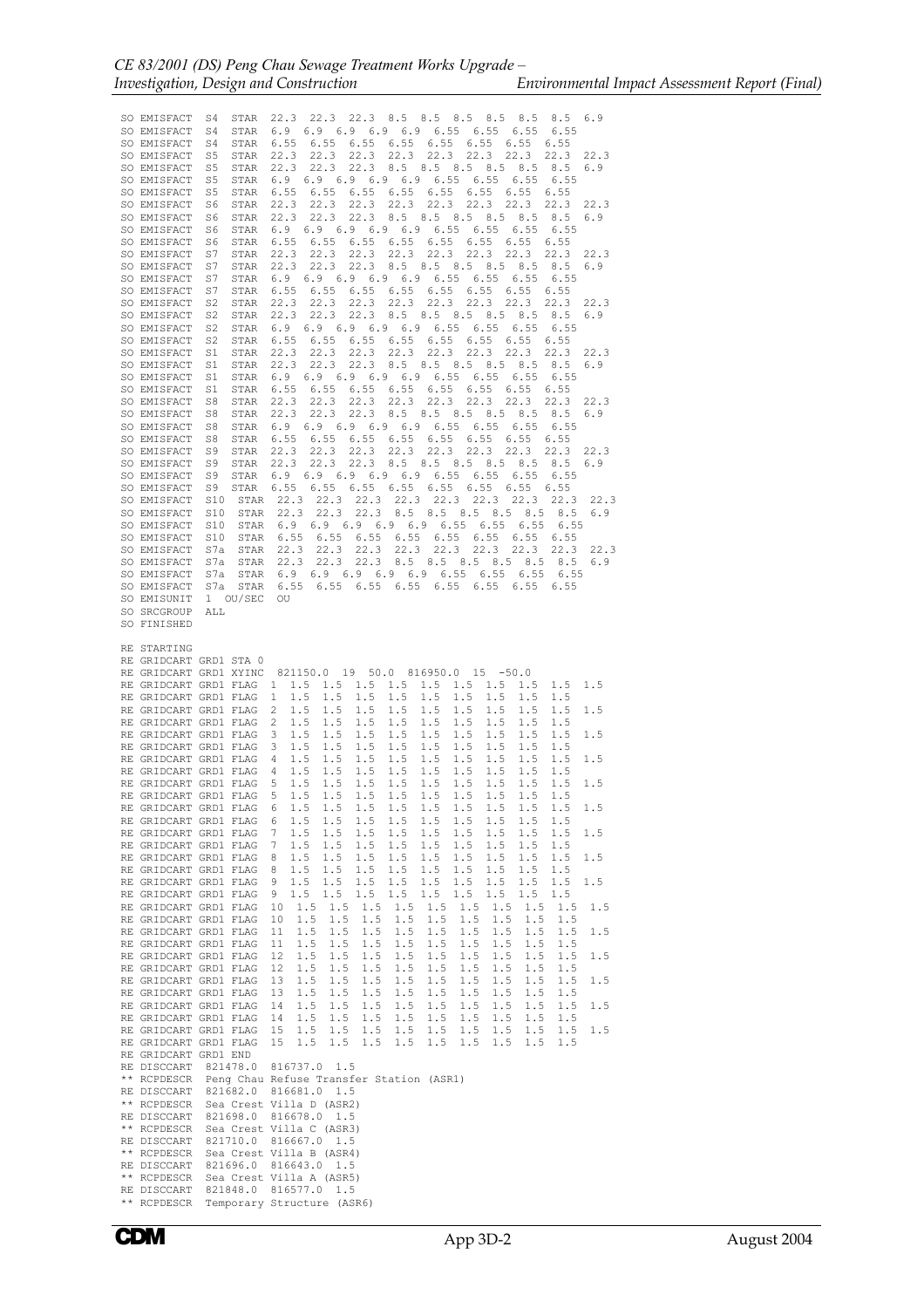RE DISCCART 821828.0 816477.0 1.5<br>\*\* RCPDESCR Kam Peng Estate (ASR7) \*\*\*\*\*\*\*\* \*\*\*\*\*\*\*\*\* \*\*\* RE DISCCART 821799.0 816394.0 1.5 \*\* RCPDESCR Peng Lai Court (ASR8) RE DISCCART 821909.0 816700.0 1.5 \*\* RCPDESCR Area for Future Educational Use (ASR9) RE DISCCART 821821.0 816625.0 1.5 \*\* RCPDESCR Area for Future Residential Use (ASR10) RE DISCCART 821727.0 816572.0 1.5 \*\* RCPDESCR Newly Reclaimed Land (ASR11) RE FINISHED ME STARTING ME INPUTFIL "C:\PROGRAM FILES\BREEZE\ISC\PCEIA-F(JUNE)\METEO\_DATA.ASC" ME ANEMHGHT 95 METERS ME SURFDATA 00001 2001 ME UAIRDATA 00002 2001 ME STARTEND 2001 01 01 1 2001 12 31 24 ME FINISHED OU STARTING OU RECTABLE 1 FIRST OU FINISHED \*\* PROJECTN 0 104 7 -177 0 0.9996 500000 0 \*\* DXF2 "C:\PROGRAM FILES\BREEZE\ISC\PCEIA-F(JUNE)\DUST.DXF" 1 0 0 0 0 0 \*\* OUTFILE "C:\PROGRAM FILES\BREEZE\ISC\PCEIA-F(aug)\ODOUR\ODOUR.LST" \*\* RAWFILE "C:\PROGRAM FILES\BREEZE\ISC\PCEIA-F(aug)\ODOUR\ODOUR.RAW" \*\* RAWFMT 2 \*\* PERCENT \*\* HILLBOUN 0 0 0 0 \*\* POLLUTNT IDN 01 ODOUR X \*\* POLLUTNT NAM 01 Odour \*\* POLLUTNT EMS P1 2.090000E+01 \*\* POLLUTNT EMS S3 8.434000E-01 \*\* POLLUTNT EMS S4 8.434000E-01 \*\* POLLUTNT EMS S5 8.434000E-01 \*\* POLLUTNT EMS S6 8.434000E-01 \*\* POLLUTNT EMS S7 8.434000E-01 \*\* POLLUTNT EMS S2 8.434000E-01 \*\* POLLUTNT EMS S1 8.434000E-01 \*\* POLLUTNT EMS S8 8.434000E-01 \*\* POLLUTNT EMS S9 8.434000E-01 \*\* POLLUTNT EMS S10 5.100000E-01 \*\* POLLUTNT EMS S7a 8.434000E-01 \*\*\*\*\*\*\*\*\*\*\*\*\*\*\*\*\*\*\*\*\*\*\*\*\*\*\*\*\*\*\*\*\*\*\* \*\*\* SETUP Finishes Successfully \*\*\* \*\*\*\*\*\*\*\*\*\*\*\*\*\*\*\*\*\*\*\*\*\*\*\*\*\*\*\*\*\*\*\*\*\*\*  $1***$  ISCST3 - VERSION 02035 \*\*\* \*\*\* Peng Chau STW Upgrade  $07/29/04$  \*\*\* Unmitigated Odour Impact Assessment (1.5m) \*\*\* 09:53:29 \*\*MODELOPTs: PAGE 1<br>CONC RURAL FLAT FLGPOL DFAULT \*\*\* MODEL SETUP OPTIONS SUMMARY \*\*\* - - - - - - - - - - - - - - - - - - - - - - - - - - - - - - - - - - - - - - - - - - - - - - - - - - - - - - - - - - - - - - - \*\*Intermediate Terrain Processing is Selected \*\*Model Is Setup For Calculation of Average CONCentration Values. -- SCAVENGING/DEPOSITION LOGIC -- \*\*Model Uses NO DRY DEPLETION. DDPLETE = F \*\*Model Uses NO WET DEPLETION. WDPLETE = F \*\*NO WET SCAVENGING Data Provided. \*\*NO GAS DRY DEPOSITION Data Provided. \*\*Model Does NOT Use GRIDDED TERRAIN Data for Depletion Calculations \*\*Model Uses RURAL Dispersion. \*\*Model Uses Regulatory DEFAULT Options: 1. Final Plume Rise. 2. Stack-tip Downwash. 3. Buoyancy-induced Dispersion. 4. Use Calms Processing Routine. 5. Not Use Missing Data Processing Routine. 6. Default Wind Profile Exponents. 7. Default Vertical Potential Temperature Gradients. 8. "Upper Bound" Values for Supersquat Buildings. 9. No Exponential Decay for RURAL Mode

 <sup>\*\*</sup>Model Assumes Receptors on FLAT Terrain.

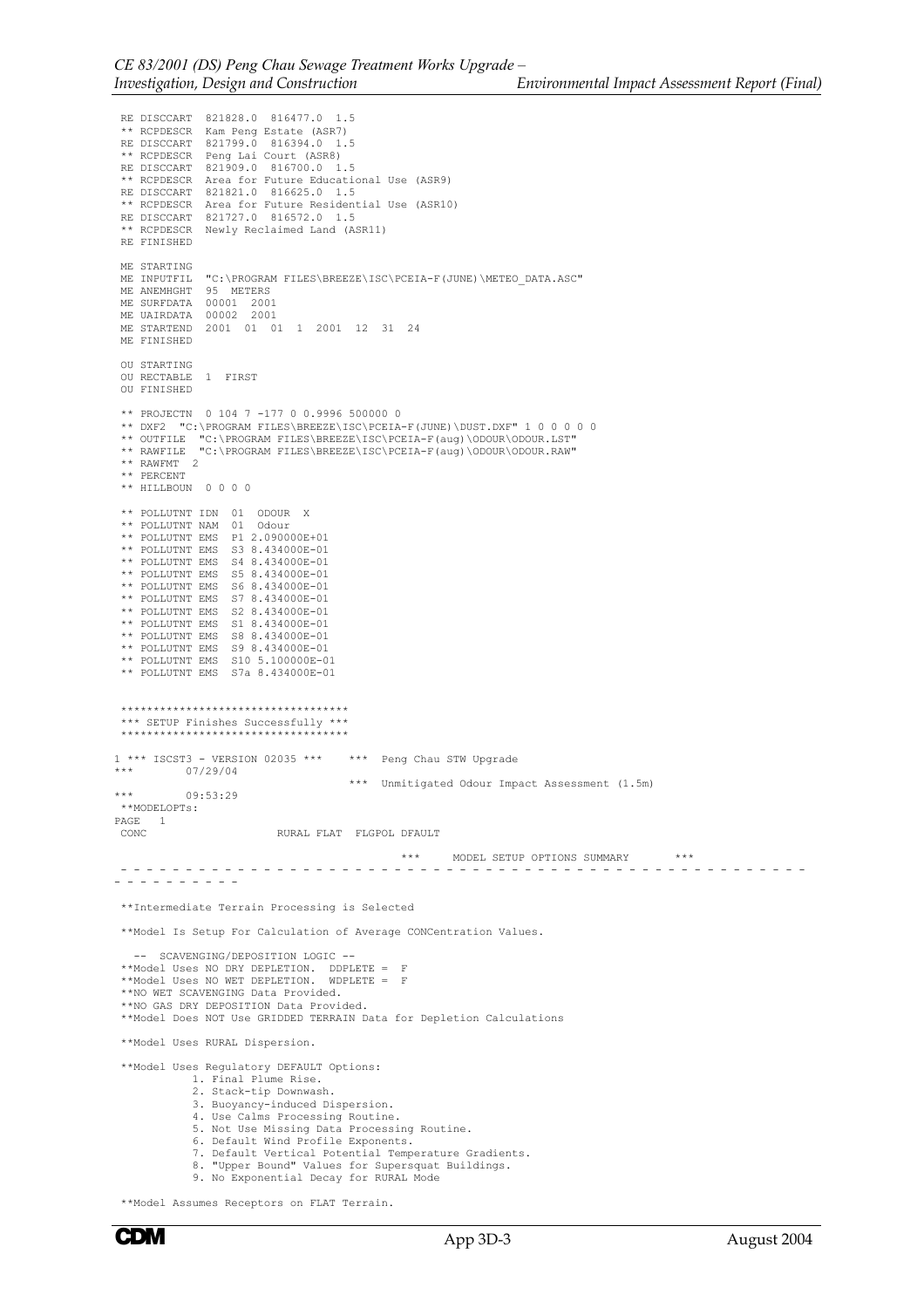\*\*Model Accepts FLAGPOLE Receptor Heights. \*\*Model Calculates 1 Short Term Average(s) of: 1-HR \*\*This Run Includes: 12 Source(s); 1 Source Group(s); and 296 Receptor(s) \*\*The Model Assumes A Pollutant Type of: ODOUR \*\*Model Set To Continue RUNning After the Setup Testing. \*\*Output Options Selected: Model Outputs Tables of Highest Short Term Values by Receptor (RECTABLE Keyword) \*\*NOTE: The Following Flags May Appear Following CONC Values: c for Calm Hours m for Missing Hours b for Both Calm and Missing Hours \*\*Misc. Inputs: Anem. Hgt. (m) = 95.00 ; Decay Coef. = 0.0000 ; Rot. Angle = 0.0  $\sum_{i=1}^{N}$  Emission Rate Unit Factor = 1.0000 Output Units = OU \*\*Approximate Storage Requirements of Model = 1.2 MB of RAM. \*\*Input Runstream File: C:\PROGRAM FILES\BREEZE\ISC\PCEIA-F(AUG)\ODOUR\ODOUR.DAT<br>\*\*Output Print File: C:\PROGRAM FILES\BREEZE\ISC\PCEIA-F(AUG)\ODOUR\ODOUR.LST<br>1 \*\*\* ISCST3 - VERSION 02035 \*\*\* \*\*\* Peng Chau STW Upgrade<br>\*\*\* \*\*\* Unmitigated Odour Impact Assessment (1.5m) 09:53:29 \*\*MODELOPTs: PAGE 2<br>CONC RURAL FLAT FLGPOL DFAULT \*\*\* POINT SOURCE DATA \*\*\* NUMBER EMISSION RATE **BASE** STACK STACK STACK STACK BUILDING EMISSION RATE PART. (USER UNITS) X Y ELEV. HEIGHT TEMP. EXIT VEL. DIAMETER EXISTS SCALAR VARY ID CATS. (METERS) (METERS) (METERS) (METERS) (DEG.K) (M/SEC) (METERS) BY - - - - - - - - - - - - - - - - - - - - - - - - - - - - - - - - - - - - - - - - - - - - - - - - - - - - - - - - - - - - - P1 0 0.20900E+02 821781.1 816426.0 0.0 3.00 303.00 1.16 0.68 NO STAR<br>S10

STAR 1 \*\*\* ISCST3 - VERSION 02035 \*\*\* \*\*\* Peng Chau STW Upgrade<br>1 \*\*\* 19779404 07/29/04 \*\*\* Unmitigated Odour Impact Assessment (1.5m) 09:53:29 \*\*MODELOPTs: PAGE 3<br>CONC RURAL FLAT FLGPOL DFAULT

| INIT. EMISSION RATE<br>SOURCE<br>SCALAR VARY<br>ID<br>(METERS) |      | BY     | NUMBER EMISSION RATE COORD (SW CORNER) BASE<br>PART. (USER UNITS X<br>CATS. /METER**2) (METERS) (METERS) (METERS) (METERS) (METERS) (METERS) |                   | Y                         | ELEV. | RELEASE X-DIM<br>HEIGHT | OF AREA | Y-DIM<br>OF AREA | ORIENT.<br>OF AREA<br>(DEG. ) | SZ |
|----------------------------------------------------------------|------|--------|----------------------------------------------------------------------------------------------------------------------------------------------|-------------------|---------------------------|-------|-------------------------|---------|------------------|-------------------------------|----|
|                                                                |      |        |                                                                                                                                              |                   |                           |       |                         |         |                  |                               |    |
| S3<br>0.00                                                     | STAR |        | 0 0.84340E+00 821382.8 816710.9                                                                                                              |                   |                           | 0.0   | 0.50                    | 13.20   | 15.90            | $-18.60$                      |    |
| S4                                                             |      | $\cap$ | 0.84340E+00 821386.6 816703.0                                                                                                                |                   |                           | 0.0   | 0.50                    | 15.80   | 7.10             | $-18.10$                      |    |
| 0.00<br>S5                                                     | STAR | $\cap$ | 0.84340E+00 821389.0 816695.5                                                                                                                |                   |                           | 0.0   | 0.50                    | 15.80   | 7.20             | $-18.10$                      |    |
| 0.00<br>S6                                                     | STAR | $\cap$ | $0.84340E + 00$                                                                                                                              | 821391.6 816688.0 |                           | 0.0   | 0.50                    | 15.70   | 7.10             | $-18.20$                      |    |
| 0.00<br>S7                                                     | STAR | $\cap$ | 0.84340E+00 821394.0 816680.5                                                                                                                |                   |                           | 0.0   | 0.50                    | 15.80   | 7.10             | $-18.10$                      |    |
| 0.00                                                           | STAR |        |                                                                                                                                              |                   |                           |       |                         |         |                  |                               |    |
| S9<br>0.00                                                     | STAR | $\cap$ | 0.84340E+00 821407.7 816698.0                                                                                                                |                   |                           | 0.0   | 0.50                    | 8.60    | 6.70             | $-18.20$                      |    |
| S7A<br>0.00                                                    | STAR | $\cap$ | 0.84340E+00 821396.4 816673.0                                                                                                                |                   |                           | 0.0   | 0.50                    | 15.80   | 7.10             | $-18.10$                      |    |
|                                                                |      |        | 1 *** ISCST3 - VERSION 02035 ***                                                                                                             |                   | *** Peng Chau STW Upgrade |       |                         |         |                  |                               |    |

## \*\*\* AREA SOURCE DATA \*\*\*

S10 0 0.51000E+00 821393.0 816730.0 0.0 4.00 303.00 1.18 0.30 NO

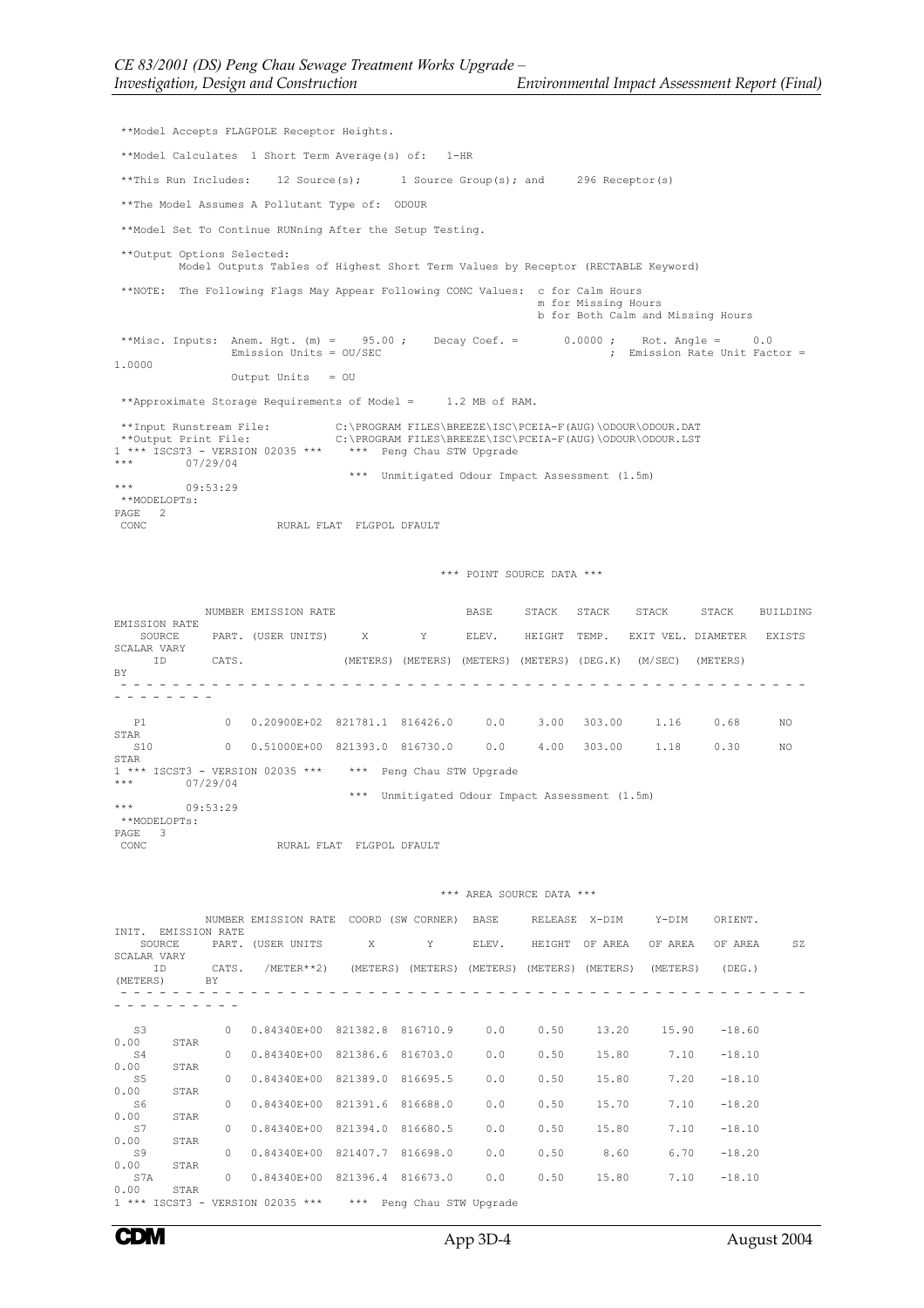$***$  07/29/04 \*\*\* Unmitigated Odour Impact Assessment (1.5m) 09:53:29 \*\*MODELOPTs: PAGE 4<br>CONC RURAL FLAT FLGPOL DFAULT \*\*\* AREAPOLY SOURCE DATA \*\*\* NUMBER EMISSION RATE LOCATION OF AREA BASE RELEASE NUMBER INIT. EMISSION RATE<br>PART. (USER UNITS X Y ELEV. HEIGHT OF VERTS. SZ SCALAR VARY<br>CATS. /METER\*\*2) (METERS) (METERS) (METERS) (METERS) SOURCE PART. (USER UNITS X Y ELEV. HEIGHT OF VERTS. SZ SCALAR VARY ID CATS. /METER\*\*2) (METERS) (METERS) (METERS) (METERS) (METERS) BY - - - - - - - - - - - - - - - - - - - - - - - - - - - - - - - - - - - - - - - - - - - - - - - - - - - - - - - - - - - - - - - S2 0 0.84340E+00 821397.7 816718.4 0.0 0.50 17 0.00 STAR S1 0 0.84340E+00 821398.5 816718.7 0.0 0.50 15 0.00 STAR S8 0 0.84340E+00 821402.7 816715.5 0.0 0.50 15 0.00 STAR 1 \*\*\* ISCST3 - VERSION 02035 \*\*\* \*\*\* Peng Chau STW Upgrade  $07/29/04$  \*\*\* Unmitigated Odour Impact Assessment (1.5m) 09:53:29 \*\*MODELOPTs: PAGE 5<br>CONC RURAL FLAT FLGPOL DFAULT \*\*\* SOURCE IDs DEFINING SOURCE GROUPS \*\*\* GROUP ID SOURCE IDs ALL P1 , S3 , S4 , S5 , S6 , S7 , S2 , S1 , S8 , S9<br>S10 , S7A , , S10 , S7A , 1 \*\*\* ISCST3 - VERSION 02035 \*\*\* \*\*\* Peng Chau STW Upgrade  $07/29/04$ \*\*\* Unmitigated Odour Impact Assessment (1.5m) 09:53:29 \*\*MODELOPTs: PAGE 6<br>CONC CONC RURAL FLAT FLGPOL DFAULT \* SOURCE EMISSION RATE SCALARS WHICH VARY WITH STABILITY AND WIND SPEED (STAR) \* - - - - - - - - - - - - - - - - - - - - - - - - - - - - - - - - - - - - - - - - - - - - - - - - - - - - - - - - - - - - - - - - - SOURCE  $ID = P1$  ; SOURCE TYPE = POINT : WIND SPEED WIND SPEED WIND SPEED WIND SPEED WIND SPEED WIND SPEED CATEGORY 1 CATEGORY 2 CATEGORY 3 CATEGORY 4 CATEGORY 5 CATEGORY 6 STABILITY CATEGORY A 0.22300E+02 0.22300E+02 0.22300E+02 0.22300E+02 0.22300E+02 0.22300E+02 STABILITY CATEGORY B 0.22300E+02 0.22300E+02 0.22300E+02 0.22300E+02 0.22300E+02 0.22300E+02 STABILITY CATEGORY C 0.85000E+01 0.85000E+01 0.85000E+01 0.85000E+01 0.85000E+01 0.85000E+01<br>STABILITY CATEGORY D 0.69000E+01 0.69000E+01 0.69000E+01 0.6900E+01 0.69000E+01 0.6900E+01<br>STABILITY CATEGORY E 0.65500E+01 0.655 SOURCE  $ID = S3$  ; SOURCE TYPE = AREA WIND SPEED WIND SPEED WIND SPEED WIND SPEED WIND SPEED WIND SPEED CATEGORY 1 CATEGORY 2 CATEGORY 3 CATEGORY 4 CATEGORY 5 CATEGORY 6 STABILITY CATEGORY A 0.22300E+02 0.22300E+02 0.22300E+02 0.22300E+02 0.22300E+02 0.22300E+02 STABILITY CATEGORY B 0.22300E+02 0.22300E+02 0.22300E+02 0.22300E+02 0.22300E+02<br>STABILITY CATEGORY C 0.85000E+01 0.85000E+01 0.85000E+01 0.85000E+01 0.85000E+01<br>STABILITY CATEGORY D 0.69000E+01 0.69000E+01 0.69000E+01 0.6 SOURCE  $ID = S4$  ; SOURCE TYPE = AREA WIND SPEED WIND SPEED WIND SPEED WIND SPEED WIND SPEED WIND SPEED<br>
CATEGORY 1 CATEGORY 1 CATEGORY 3 CATEGORY 3 CATEGORY 4<br>
STABILITY CATEGORY B 0.22300E+02 0.22300E+02 0.22300E+02 0.22300E+02 0.22300E+02<br>
STABILITY CATEGOR \*\*\* Unmitigated Odour Impact Assessment (1.5m) 09:53:29

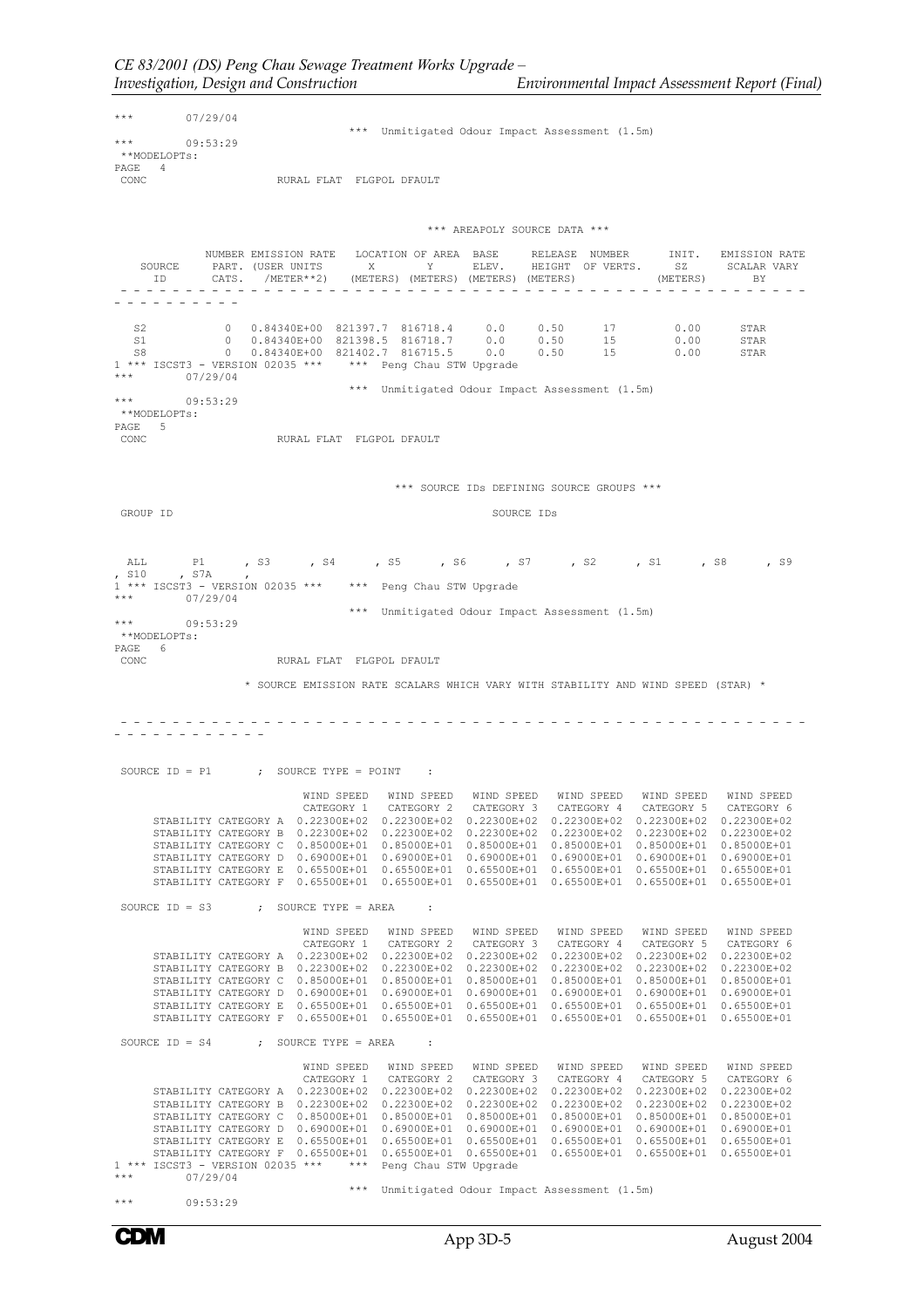| $7\overline{7}$<br>PAGE<br>CONC<br>RURAL FLAT FLGPOL DFAULT<br>* SOURCE EMISSION RATE SCALARS WHICH VARY WITH STABILITY AND WIND SPEED (STAR) *<br>SOURCE $ID = S5$ ; SOURCE TYPE = AREA<br><b>Contract</b><br>WIND SPEED<br>WIND SPEED<br>WIND SPEED<br>WIND SPEED WIND SPEED<br>WIND SPEED<br>CATEGORY 1 CATEGORY 2 CATEGORY 3 CATEGORY 4 CATEGORY 5 CATEGORY 6<br>STABILITY CATEGORY A  0.22300E+02  0.22300E+02  0.22300E+02  0.22300E+02  0.22300E+02  0.22300E+02<br>STABILITY CATEGORY B 0.22300E+02 0.22300E+02 0.22300E+02 0.22300E+02 0.22300E+02 0.22300E+02<br>STABILITY CATEGORY C<br>$0.85000E+01$ 0.85000E+01 0.85000E+01 0.85000E+01 0.85000E+01<br>$0.85000E + 01$<br>STABILITY CATEGORY D 0.69000E+01 0.69000E+01 0.69000E+01 0.69000E+01 0.69000E+01<br>$0.69000E + 01$<br>STABILITY CATEGORY E 0.65500E+01 0.65500E+01 0.65500E+01 0.65500E+01 0.65500E+01 0.65500E+01<br>STABILITY CATEGORY F 0.65500E+01 0.65500E+01 0.65500E+01 0.65500E+01 0.65500E+01 0.65500E+01<br>SOURCE $ID = S6$ ; SOURCE TYPE = AREA<br>$\sim$ 1.<br>WIND SPEED WIND SPEED WIND SPEED<br>WIND SPEED WIND SPEED<br>WIND SPEED<br>CATEGORY 1 CATEGORY 2 CATEGORY 3 CATEGORY 4 CATEGORY 5<br>CATEGORY 6<br>STABILITY CATEGORY A  0.22300E+02  0.22300E+02  0.22300E+02  0.22300E+02  0.22300E+02  0.22300E+02<br>STABILITY CATEGORY B 0.22300E+02 0.22300E+02 0.22300E+02 0.22300E+02 0.22300E+02 0.22300E+02<br>STABILITY CATEGORY C 0.85000E+01 0.85000E+01 0.85000E+01 0.85000E+01 0.85000E+01 0.85000E+01<br>STABILITY CATEGORY D 0.69000E+01 0.69000E+01 0.69000E+01 0.69000E+01 0.69000E+01<br>$0.69000E + 01$<br>STABILITY CATEGORY E 0.65500E+01 0.65500E+01 0.65500E+01 0.65500E+01 0.65500E+01 0.65500E+01<br>STABILITY CATEGORY F 0.65500E+01 0.65500E+01 0.65500E+01 0.65500E+01 0.65500E+01 0.65500E+01<br>SOURCE $ID = S7$ ; SOURCE TYPE = AREA<br>$\sim$ 100<br>WIND SPEED<br>WIND SPEED<br>WIND SPEED<br>WIND SPEED WIND SPEED<br>WIND SPEED<br>CATEGORY 4 CATEGORY 5<br>CATEGORY 1<br>CATEGORY 2<br>CATEGORY 3<br>CATEGORY 6<br>STABILITY CATEGORY A 0.22300E+02 0.22300E+02 0.22300E+02 0.22300E+02 0.22300E+02<br>$0.22300E + 02$<br>STABILITY CATEGORY B 0.22300E+02 0.22300E+02 0.22300E+02 0.22300E+02 0.22300E+02 0.22300E+02<br>STABILITY CATEGORY C 0.85000E+01 0.85000E+01 0.85000E+01 0.85000E+01 0.85000E+01<br>0.85000E+01<br>STABILITY CATEGORY D 0.69000E+01 0.69000E+01 0.69000E+01 0.69000E+01 0.69000E+01<br>$0.69000E + 01$<br>STABILITY CATEGORY E  0.65500E+01  0.65500E+01  0.65500E+01  0.65500E+01  0.65500E+01  0.65500E+01<br>STABILITY CATEGORY F 0.65500E+01 0.65500E+01 0.65500E+01 0.65500E+01 0.65500E+01 0.65500E+01<br>07/29/04<br>*** Unmitigated Odour Impact Assessment (1.5m)<br>09:53:29<br>**MODELOPTs:<br>8<br>CONC<br>RURAL FLAT FLGPOL DFAULT<br>* SOURCE EMISSION RATE SCALARS WHICH VARY WITH STABILITY AND WIND SPEED (STAR) *<br>SOURCE $ID = S2$<br>: SOURCE TYPE = AREAPOLY :<br>WIND SPEED<br>WIND SPEED WIND SPEED<br>WIND SPEED<br>WIND SPEED<br>WIND SPEED<br>CATEGORY 1<br>CATEGORY 2<br>CATEGORY 3<br>CATEGORY 4<br>CATEGORY 5<br>CATEGORY 6<br>STABILITY CATEGORY A 0.22300E+02 0.22300E+02 0.22300E+02 0.22300E+02 0.22300E+02<br>0.22300E+02<br>STABILITY CATEGORY B  0.22300E+02  0.22300E+02<br>0.22300E+02  0.22300E+02  0.22300E+02<br>$0.22300E + 02$<br>STABILITY CATEGORY C<br>$0.85000E+01$ 0.85000E+01<br>$0.85000E + 01$<br>$0.85000E+01$ $0.85000E+01$<br>0.85000E+01<br>$0.69000E + 01$<br>$0.69000E+01$ 0.69000E+01<br>STABILITY CATEGORY D<br>$0.69000E + 01$<br>$0.69000E + 01$<br>$0.69000E + 01$ |
|----------------------------------------------------------------------------------------------------------------------------------------------------------------------------------------------------------------------------------------------------------------------------------------------------------------------------------------------------------------------------------------------------------------------------------------------------------------------------------------------------------------------------------------------------------------------------------------------------------------------------------------------------------------------------------------------------------------------------------------------------------------------------------------------------------------------------------------------------------------------------------------------------------------------------------------------------------------------------------------------------------------------------------------------------------------------------------------------------------------------------------------------------------------------------------------------------------------------------------------------------------------------------------------------------------------------------------------------------------------------------------------------------------------------------------------------------------------------------------------------------------------------------------------------------------------------------------------------------------------------------------------------------------------------------------------------------------------------------------------------------------------------------------------------------------------------------------------------------------------------------------------------------------------------------------------------------------------------------------------------------------------------------------------------------------------------------------------------------------------------------------------------------------------------------------------------------------------------------------------------------------------------------------------------------------------------------------------------------------------------------------------------------------------------------------------------------------------------------------------------------------------------------------------------------------------------------------------------------------------------------------------------------------------------------------------------------------------------------------------------------------------------------------------------------------------------------------------------------------------------------------------------------------------------------------------------------------------------------------------------------------------------------------------------------------------------------------------------------------------------------------------------------------------------------------------------------------------------------------------------------------------------------------------------------------------------------------------------------------------------------------------------------------------------------------------------------------------------------------------------------------------------------------------------------------------------------------------|
| 1 *** ISCST3 - VERSION 02035 *** *** Peng Chau STW Upgrade<br>***<br>***<br>PAGE                                                                                                                                                                                                                                                                                                                                                                                                                                                                                                                                                                                                                                                                                                                                                                                                                                                                                                                                                                                                                                                                                                                                                                                                                                                                                                                                                                                                                                                                                                                                                                                                                                                                                                                                                                                                                                                                                                                                                                                                                                                                                                                                                                                                                                                                                                                                                                                                                                                                                                                                                                                                                                                                                                                                                                                                                                                                                                                                                                                                                                                                                                                                                                                                                                                                                                                                                                                                                                                                                                       |
|                                                                                                                                                                                                                                                                                                                                                                                                                                                                                                                                                                                                                                                                                                                                                                                                                                                                                                                                                                                                                                                                                                                                                                                                                                                                                                                                                                                                                                                                                                                                                                                                                                                                                                                                                                                                                                                                                                                                                                                                                                                                                                                                                                                                                                                                                                                                                                                                                                                                                                                                                                                                                                                                                                                                                                                                                                                                                                                                                                                                                                                                                                                                                                                                                                                                                                                                                                                                                                                                                                                                                                                        |
|                                                                                                                                                                                                                                                                                                                                                                                                                                                                                                                                                                                                                                                                                                                                                                                                                                                                                                                                                                                                                                                                                                                                                                                                                                                                                                                                                                                                                                                                                                                                                                                                                                                                                                                                                                                                                                                                                                                                                                                                                                                                                                                                                                                                                                                                                                                                                                                                                                                                                                                                                                                                                                                                                                                                                                                                                                                                                                                                                                                                                                                                                                                                                                                                                                                                                                                                                                                                                                                                                                                                                                                        |
|                                                                                                                                                                                                                                                                                                                                                                                                                                                                                                                                                                                                                                                                                                                                                                                                                                                                                                                                                                                                                                                                                                                                                                                                                                                                                                                                                                                                                                                                                                                                                                                                                                                                                                                                                                                                                                                                                                                                                                                                                                                                                                                                                                                                                                                                                                                                                                                                                                                                                                                                                                                                                                                                                                                                                                                                                                                                                                                                                                                                                                                                                                                                                                                                                                                                                                                                                                                                                                                                                                                                                                                        |
|                                                                                                                                                                                                                                                                                                                                                                                                                                                                                                                                                                                                                                                                                                                                                                                                                                                                                                                                                                                                                                                                                                                                                                                                                                                                                                                                                                                                                                                                                                                                                                                                                                                                                                                                                                                                                                                                                                                                                                                                                                                                                                                                                                                                                                                                                                                                                                                                                                                                                                                                                                                                                                                                                                                                                                                                                                                                                                                                                                                                                                                                                                                                                                                                                                                                                                                                                                                                                                                                                                                                                                                        |
|                                                                                                                                                                                                                                                                                                                                                                                                                                                                                                                                                                                                                                                                                                                                                                                                                                                                                                                                                                                                                                                                                                                                                                                                                                                                                                                                                                                                                                                                                                                                                                                                                                                                                                                                                                                                                                                                                                                                                                                                                                                                                                                                                                                                                                                                                                                                                                                                                                                                                                                                                                                                                                                                                                                                                                                                                                                                                                                                                                                                                                                                                                                                                                                                                                                                                                                                                                                                                                                                                                                                                                                        |
|                                                                                                                                                                                                                                                                                                                                                                                                                                                                                                                                                                                                                                                                                                                                                                                                                                                                                                                                                                                                                                                                                                                                                                                                                                                                                                                                                                                                                                                                                                                                                                                                                                                                                                                                                                                                                                                                                                                                                                                                                                                                                                                                                                                                                                                                                                                                                                                                                                                                                                                                                                                                                                                                                                                                                                                                                                                                                                                                                                                                                                                                                                                                                                                                                                                                                                                                                                                                                                                                                                                                                                                        |
|                                                                                                                                                                                                                                                                                                                                                                                                                                                                                                                                                                                                                                                                                                                                                                                                                                                                                                                                                                                                                                                                                                                                                                                                                                                                                                                                                                                                                                                                                                                                                                                                                                                                                                                                                                                                                                                                                                                                                                                                                                                                                                                                                                                                                                                                                                                                                                                                                                                                                                                                                                                                                                                                                                                                                                                                                                                                                                                                                                                                                                                                                                                                                                                                                                                                                                                                                                                                                                                                                                                                                                                        |
|                                                                                                                                                                                                                                                                                                                                                                                                                                                                                                                                                                                                                                                                                                                                                                                                                                                                                                                                                                                                                                                                                                                                                                                                                                                                                                                                                                                                                                                                                                                                                                                                                                                                                                                                                                                                                                                                                                                                                                                                                                                                                                                                                                                                                                                                                                                                                                                                                                                                                                                                                                                                                                                                                                                                                                                                                                                                                                                                                                                                                                                                                                                                                                                                                                                                                                                                                                                                                                                                                                                                                                                        |
|                                                                                                                                                                                                                                                                                                                                                                                                                                                                                                                                                                                                                                                                                                                                                                                                                                                                                                                                                                                                                                                                                                                                                                                                                                                                                                                                                                                                                                                                                                                                                                                                                                                                                                                                                                                                                                                                                                                                                                                                                                                                                                                                                                                                                                                                                                                                                                                                                                                                                                                                                                                                                                                                                                                                                                                                                                                                                                                                                                                                                                                                                                                                                                                                                                                                                                                                                                                                                                                                                                                                                                                        |
|                                                                                                                                                                                                                                                                                                                                                                                                                                                                                                                                                                                                                                                                                                                                                                                                                                                                                                                                                                                                                                                                                                                                                                                                                                                                                                                                                                                                                                                                                                                                                                                                                                                                                                                                                                                                                                                                                                                                                                                                                                                                                                                                                                                                                                                                                                                                                                                                                                                                                                                                                                                                                                                                                                                                                                                                                                                                                                                                                                                                                                                                                                                                                                                                                                                                                                                                                                                                                                                                                                                                                                                        |
|                                                                                                                                                                                                                                                                                                                                                                                                                                                                                                                                                                                                                                                                                                                                                                                                                                                                                                                                                                                                                                                                                                                                                                                                                                                                                                                                                                                                                                                                                                                                                                                                                                                                                                                                                                                                                                                                                                                                                                                                                                                                                                                                                                                                                                                                                                                                                                                                                                                                                                                                                                                                                                                                                                                                                                                                                                                                                                                                                                                                                                                                                                                                                                                                                                                                                                                                                                                                                                                                                                                                                                                        |
|                                                                                                                                                                                                                                                                                                                                                                                                                                                                                                                                                                                                                                                                                                                                                                                                                                                                                                                                                                                                                                                                                                                                                                                                                                                                                                                                                                                                                                                                                                                                                                                                                                                                                                                                                                                                                                                                                                                                                                                                                                                                                                                                                                                                                                                                                                                                                                                                                                                                                                                                                                                                                                                                                                                                                                                                                                                                                                                                                                                                                                                                                                                                                                                                                                                                                                                                                                                                                                                                                                                                                                                        |
|                                                                                                                                                                                                                                                                                                                                                                                                                                                                                                                                                                                                                                                                                                                                                                                                                                                                                                                                                                                                                                                                                                                                                                                                                                                                                                                                                                                                                                                                                                                                                                                                                                                                                                                                                                                                                                                                                                                                                                                                                                                                                                                                                                                                                                                                                                                                                                                                                                                                                                                                                                                                                                                                                                                                                                                                                                                                                                                                                                                                                                                                                                                                                                                                                                                                                                                                                                                                                                                                                                                                                                                        |
|                                                                                                                                                                                                                                                                                                                                                                                                                                                                                                                                                                                                                                                                                                                                                                                                                                                                                                                                                                                                                                                                                                                                                                                                                                                                                                                                                                                                                                                                                                                                                                                                                                                                                                                                                                                                                                                                                                                                                                                                                                                                                                                                                                                                                                                                                                                                                                                                                                                                                                                                                                                                                                                                                                                                                                                                                                                                                                                                                                                                                                                                                                                                                                                                                                                                                                                                                                                                                                                                                                                                                                                        |
|                                                                                                                                                                                                                                                                                                                                                                                                                                                                                                                                                                                                                                                                                                                                                                                                                                                                                                                                                                                                                                                                                                                                                                                                                                                                                                                                                                                                                                                                                                                                                                                                                                                                                                                                                                                                                                                                                                                                                                                                                                                                                                                                                                                                                                                                                                                                                                                                                                                                                                                                                                                                                                                                                                                                                                                                                                                                                                                                                                                                                                                                                                                                                                                                                                                                                                                                                                                                                                                                                                                                                                                        |
|                                                                                                                                                                                                                                                                                                                                                                                                                                                                                                                                                                                                                                                                                                                                                                                                                                                                                                                                                                                                                                                                                                                                                                                                                                                                                                                                                                                                                                                                                                                                                                                                                                                                                                                                                                                                                                                                                                                                                                                                                                                                                                                                                                                                                                                                                                                                                                                                                                                                                                                                                                                                                                                                                                                                                                                                                                                                                                                                                                                                                                                                                                                                                                                                                                                                                                                                                                                                                                                                                                                                                                                        |
|                                                                                                                                                                                                                                                                                                                                                                                                                                                                                                                                                                                                                                                                                                                                                                                                                                                                                                                                                                                                                                                                                                                                                                                                                                                                                                                                                                                                                                                                                                                                                                                                                                                                                                                                                                                                                                                                                                                                                                                                                                                                                                                                                                                                                                                                                                                                                                                                                                                                                                                                                                                                                                                                                                                                                                                                                                                                                                                                                                                                                                                                                                                                                                                                                                                                                                                                                                                                                                                                                                                                                                                        |
|                                                                                                                                                                                                                                                                                                                                                                                                                                                                                                                                                                                                                                                                                                                                                                                                                                                                                                                                                                                                                                                                                                                                                                                                                                                                                                                                                                                                                                                                                                                                                                                                                                                                                                                                                                                                                                                                                                                                                                                                                                                                                                                                                                                                                                                                                                                                                                                                                                                                                                                                                                                                                                                                                                                                                                                                                                                                                                                                                                                                                                                                                                                                                                                                                                                                                                                                                                                                                                                                                                                                                                                        |
|                                                                                                                                                                                                                                                                                                                                                                                                                                                                                                                                                                                                                                                                                                                                                                                                                                                                                                                                                                                                                                                                                                                                                                                                                                                                                                                                                                                                                                                                                                                                                                                                                                                                                                                                                                                                                                                                                                                                                                                                                                                                                                                                                                                                                                                                                                                                                                                                                                                                                                                                                                                                                                                                                                                                                                                                                                                                                                                                                                                                                                                                                                                                                                                                                                                                                                                                                                                                                                                                                                                                                                                        |
|                                                                                                                                                                                                                                                                                                                                                                                                                                                                                                                                                                                                                                                                                                                                                                                                                                                                                                                                                                                                                                                                                                                                                                                                                                                                                                                                                                                                                                                                                                                                                                                                                                                                                                                                                                                                                                                                                                                                                                                                                                                                                                                                                                                                                                                                                                                                                                                                                                                                                                                                                                                                                                                                                                                                                                                                                                                                                                                                                                                                                                                                                                                                                                                                                                                                                                                                                                                                                                                                                                                                                                                        |
|                                                                                                                                                                                                                                                                                                                                                                                                                                                                                                                                                                                                                                                                                                                                                                                                                                                                                                                                                                                                                                                                                                                                                                                                                                                                                                                                                                                                                                                                                                                                                                                                                                                                                                                                                                                                                                                                                                                                                                                                                                                                                                                                                                                                                                                                                                                                                                                                                                                                                                                                                                                                                                                                                                                                                                                                                                                                                                                                                                                                                                                                                                                                                                                                                                                                                                                                                                                                                                                                                                                                                                                        |
|                                                                                                                                                                                                                                                                                                                                                                                                                                                                                                                                                                                                                                                                                                                                                                                                                                                                                                                                                                                                                                                                                                                                                                                                                                                                                                                                                                                                                                                                                                                                                                                                                                                                                                                                                                                                                                                                                                                                                                                                                                                                                                                                                                                                                                                                                                                                                                                                                                                                                                                                                                                                                                                                                                                                                                                                                                                                                                                                                                                                                                                                                                                                                                                                                                                                                                                                                                                                                                                                                                                                                                                        |
|                                                                                                                                                                                                                                                                                                                                                                                                                                                                                                                                                                                                                                                                                                                                                                                                                                                                                                                                                                                                                                                                                                                                                                                                                                                                                                                                                                                                                                                                                                                                                                                                                                                                                                                                                                                                                                                                                                                                                                                                                                                                                                                                                                                                                                                                                                                                                                                                                                                                                                                                                                                                                                                                                                                                                                                                                                                                                                                                                                                                                                                                                                                                                                                                                                                                                                                                                                                                                                                                                                                                                                                        |
|                                                                                                                                                                                                                                                                                                                                                                                                                                                                                                                                                                                                                                                                                                                                                                                                                                                                                                                                                                                                                                                                                                                                                                                                                                                                                                                                                                                                                                                                                                                                                                                                                                                                                                                                                                                                                                                                                                                                                                                                                                                                                                                                                                                                                                                                                                                                                                                                                                                                                                                                                                                                                                                                                                                                                                                                                                                                                                                                                                                                                                                                                                                                                                                                                                                                                                                                                                                                                                                                                                                                                                                        |
|                                                                                                                                                                                                                                                                                                                                                                                                                                                                                                                                                                                                                                                                                                                                                                                                                                                                                                                                                                                                                                                                                                                                                                                                                                                                                                                                                                                                                                                                                                                                                                                                                                                                                                                                                                                                                                                                                                                                                                                                                                                                                                                                                                                                                                                                                                                                                                                                                                                                                                                                                                                                                                                                                                                                                                                                                                                                                                                                                                                                                                                                                                                                                                                                                                                                                                                                                                                                                                                                                                                                                                                        |
|                                                                                                                                                                                                                                                                                                                                                                                                                                                                                                                                                                                                                                                                                                                                                                                                                                                                                                                                                                                                                                                                                                                                                                                                                                                                                                                                                                                                                                                                                                                                                                                                                                                                                                                                                                                                                                                                                                                                                                                                                                                                                                                                                                                                                                                                                                                                                                                                                                                                                                                                                                                                                                                                                                                                                                                                                                                                                                                                                                                                                                                                                                                                                                                                                                                                                                                                                                                                                                                                                                                                                                                        |
|                                                                                                                                                                                                                                                                                                                                                                                                                                                                                                                                                                                                                                                                                                                                                                                                                                                                                                                                                                                                                                                                                                                                                                                                                                                                                                                                                                                                                                                                                                                                                                                                                                                                                                                                                                                                                                                                                                                                                                                                                                                                                                                                                                                                                                                                                                                                                                                                                                                                                                                                                                                                                                                                                                                                                                                                                                                                                                                                                                                                                                                                                                                                                                                                                                                                                                                                                                                                                                                                                                                                                                                        |
|                                                                                                                                                                                                                                                                                                                                                                                                                                                                                                                                                                                                                                                                                                                                                                                                                                                                                                                                                                                                                                                                                                                                                                                                                                                                                                                                                                                                                                                                                                                                                                                                                                                                                                                                                                                                                                                                                                                                                                                                                                                                                                                                                                                                                                                                                                                                                                                                                                                                                                                                                                                                                                                                                                                                                                                                                                                                                                                                                                                                                                                                                                                                                                                                                                                                                                                                                                                                                                                                                                                                                                                        |
|                                                                                                                                                                                                                                                                                                                                                                                                                                                                                                                                                                                                                                                                                                                                                                                                                                                                                                                                                                                                                                                                                                                                                                                                                                                                                                                                                                                                                                                                                                                                                                                                                                                                                                                                                                                                                                                                                                                                                                                                                                                                                                                                                                                                                                                                                                                                                                                                                                                                                                                                                                                                                                                                                                                                                                                                                                                                                                                                                                                                                                                                                                                                                                                                                                                                                                                                                                                                                                                                                                                                                                                        |
|                                                                                                                                                                                                                                                                                                                                                                                                                                                                                                                                                                                                                                                                                                                                                                                                                                                                                                                                                                                                                                                                                                                                                                                                                                                                                                                                                                                                                                                                                                                                                                                                                                                                                                                                                                                                                                                                                                                                                                                                                                                                                                                                                                                                                                                                                                                                                                                                                                                                                                                                                                                                                                                                                                                                                                                                                                                                                                                                                                                                                                                                                                                                                                                                                                                                                                                                                                                                                                                                                                                                                                                        |
|                                                                                                                                                                                                                                                                                                                                                                                                                                                                                                                                                                                                                                                                                                                                                                                                                                                                                                                                                                                                                                                                                                                                                                                                                                                                                                                                                                                                                                                                                                                                                                                                                                                                                                                                                                                                                                                                                                                                                                                                                                                                                                                                                                                                                                                                                                                                                                                                                                                                                                                                                                                                                                                                                                                                                                                                                                                                                                                                                                                                                                                                                                                                                                                                                                                                                                                                                                                                                                                                                                                                                                                        |
|                                                                                                                                                                                                                                                                                                                                                                                                                                                                                                                                                                                                                                                                                                                                                                                                                                                                                                                                                                                                                                                                                                                                                                                                                                                                                                                                                                                                                                                                                                                                                                                                                                                                                                                                                                                                                                                                                                                                                                                                                                                                                                                                                                                                                                                                                                                                                                                                                                                                                                                                                                                                                                                                                                                                                                                                                                                                                                                                                                                                                                                                                                                                                                                                                                                                                                                                                                                                                                                                                                                                                                                        |
|                                                                                                                                                                                                                                                                                                                                                                                                                                                                                                                                                                                                                                                                                                                                                                                                                                                                                                                                                                                                                                                                                                                                                                                                                                                                                                                                                                                                                                                                                                                                                                                                                                                                                                                                                                                                                                                                                                                                                                                                                                                                                                                                                                                                                                                                                                                                                                                                                                                                                                                                                                                                                                                                                                                                                                                                                                                                                                                                                                                                                                                                                                                                                                                                                                                                                                                                                                                                                                                                                                                                                                                        |
|                                                                                                                                                                                                                                                                                                                                                                                                                                                                                                                                                                                                                                                                                                                                                                                                                                                                                                                                                                                                                                                                                                                                                                                                                                                                                                                                                                                                                                                                                                                                                                                                                                                                                                                                                                                                                                                                                                                                                                                                                                                                                                                                                                                                                                                                                                                                                                                                                                                                                                                                                                                                                                                                                                                                                                                                                                                                                                                                                                                                                                                                                                                                                                                                                                                                                                                                                                                                                                                                                                                                                                                        |
|                                                                                                                                                                                                                                                                                                                                                                                                                                                                                                                                                                                                                                                                                                                                                                                                                                                                                                                                                                                                                                                                                                                                                                                                                                                                                                                                                                                                                                                                                                                                                                                                                                                                                                                                                                                                                                                                                                                                                                                                                                                                                                                                                                                                                                                                                                                                                                                                                                                                                                                                                                                                                                                                                                                                                                                                                                                                                                                                                                                                                                                                                                                                                                                                                                                                                                                                                                                                                                                                                                                                                                                        |
|                                                                                                                                                                                                                                                                                                                                                                                                                                                                                                                                                                                                                                                                                                                                                                                                                                                                                                                                                                                                                                                                                                                                                                                                                                                                                                                                                                                                                                                                                                                                                                                                                                                                                                                                                                                                                                                                                                                                                                                                                                                                                                                                                                                                                                                                                                                                                                                                                                                                                                                                                                                                                                                                                                                                                                                                                                                                                                                                                                                                                                                                                                                                                                                                                                                                                                                                                                                                                                                                                                                                                                                        |
|                                                                                                                                                                                                                                                                                                                                                                                                                                                                                                                                                                                                                                                                                                                                                                                                                                                                                                                                                                                                                                                                                                                                                                                                                                                                                                                                                                                                                                                                                                                                                                                                                                                                                                                                                                                                                                                                                                                                                                                                                                                                                                                                                                                                                                                                                                                                                                                                                                                                                                                                                                                                                                                                                                                                                                                                                                                                                                                                                                                                                                                                                                                                                                                                                                                                                                                                                                                                                                                                                                                                                                                        |
| STABILITY CATEGORY E<br>$0.65500E+01$ $0.65500E+01$<br>$0.65500E+01$ $0.65500E+01$ $0.65500E+01$<br>$0.65500E + 01$                                                                                                                                                                                                                                                                                                                                                                                                                                                                                                                                                                                                                                                                                                                                                                                                                                                                                                                                                                                                                                                                                                                                                                                                                                                                                                                                                                                                                                                                                                                                                                                                                                                                                                                                                                                                                                                                                                                                                                                                                                                                                                                                                                                                                                                                                                                                                                                                                                                                                                                                                                                                                                                                                                                                                                                                                                                                                                                                                                                                                                                                                                                                                                                                                                                                                                                                                                                                                                                                    |
| STABILITY CATEGORY F<br>$0.65500E+01$ $0.65500E+01$ $0.65500E+01$ $0.65500E+01$ $0.65500E+01$<br>$0.65500E + 01$                                                                                                                                                                                                                                                                                                                                                                                                                                                                                                                                                                                                                                                                                                                                                                                                                                                                                                                                                                                                                                                                                                                                                                                                                                                                                                                                                                                                                                                                                                                                                                                                                                                                                                                                                                                                                                                                                                                                                                                                                                                                                                                                                                                                                                                                                                                                                                                                                                                                                                                                                                                                                                                                                                                                                                                                                                                                                                                                                                                                                                                                                                                                                                                                                                                                                                                                                                                                                                                                       |
| SOURCE $ID = S1$<br>: SOURCE TYPE = AREAPOLY :                                                                                                                                                                                                                                                                                                                                                                                                                                                                                                                                                                                                                                                                                                                                                                                                                                                                                                                                                                                                                                                                                                                                                                                                                                                                                                                                                                                                                                                                                                                                                                                                                                                                                                                                                                                                                                                                                                                                                                                                                                                                                                                                                                                                                                                                                                                                                                                                                                                                                                                                                                                                                                                                                                                                                                                                                                                                                                                                                                                                                                                                                                                                                                                                                                                                                                                                                                                                                                                                                                                                         |
| WIND SPEED<br>WIND SPEED<br>WIND SPEED<br>WIND SPEED<br>WIND SPEED<br>WIND SPEED                                                                                                                                                                                                                                                                                                                                                                                                                                                                                                                                                                                                                                                                                                                                                                                                                                                                                                                                                                                                                                                                                                                                                                                                                                                                                                                                                                                                                                                                                                                                                                                                                                                                                                                                                                                                                                                                                                                                                                                                                                                                                                                                                                                                                                                                                                                                                                                                                                                                                                                                                                                                                                                                                                                                                                                                                                                                                                                                                                                                                                                                                                                                                                                                                                                                                                                                                                                                                                                                                                       |
| CATEGORY 1<br>CATEGORY 2<br>CATEGORY 3<br>CATEGORY 4<br>CATEGORY 5<br>CATEGORY 6<br>STABILITY CATEGORY A 0.22300E+02 0.22300E+02 0.22300E+02 0.22300E+02 0.22300E+02<br>0.22300E+02                                                                                                                                                                                                                                                                                                                                                                                                                                                                                                                                                                                                                                                                                                                                                                                                                                                                                                                                                                                                                                                                                                                                                                                                                                                                                                                                                                                                                                                                                                                                                                                                                                                                                                                                                                                                                                                                                                                                                                                                                                                                                                                                                                                                                                                                                                                                                                                                                                                                                                                                                                                                                                                                                                                                                                                                                                                                                                                                                                                                                                                                                                                                                                                                                                                                                                                                                                                                    |
| STABILITY CATEGORY B 0.22300E+02 0.22300E+02 0.22300E+02 0.22300E+02 0.22300E+02<br>0.22300E+02                                                                                                                                                                                                                                                                                                                                                                                                                                                                                                                                                                                                                                                                                                                                                                                                                                                                                                                                                                                                                                                                                                                                                                                                                                                                                                                                                                                                                                                                                                                                                                                                                                                                                                                                                                                                                                                                                                                                                                                                                                                                                                                                                                                                                                                                                                                                                                                                                                                                                                                                                                                                                                                                                                                                                                                                                                                                                                                                                                                                                                                                                                                                                                                                                                                                                                                                                                                                                                                                                        |
|                                                                                                                                                                                                                                                                                                                                                                                                                                                                                                                                                                                                                                                                                                                                                                                                                                                                                                                                                                                                                                                                                                                                                                                                                                                                                                                                                                                                                                                                                                                                                                                                                                                                                                                                                                                                                                                                                                                                                                                                                                                                                                                                                                                                                                                                                                                                                                                                                                                                                                                                                                                                                                                                                                                                                                                                                                                                                                                                                                                                                                                                                                                                                                                                                                                                                                                                                                                                                                                                                                                                                                                        |
| STABILITY CATEGORY C<br>$0.85000E+01$ $0.85000E+01$ $0.85000E+01$ $0.85000E+01$ $0.85000E+01$<br>0.85000E+01<br>$0.69000E + 01$                                                                                                                                                                                                                                                                                                                                                                                                                                                                                                                                                                                                                                                                                                                                                                                                                                                                                                                                                                                                                                                                                                                                                                                                                                                                                                                                                                                                                                                                                                                                                                                                                                                                                                                                                                                                                                                                                                                                                                                                                                                                                                                                                                                                                                                                                                                                                                                                                                                                                                                                                                                                                                                                                                                                                                                                                                                                                                                                                                                                                                                                                                                                                                                                                                                                                                                                                                                                                                                        |
| STABILITY CATEGORY D<br>$0.69000E+01$ 0.69000E+01<br>$0.69000E+01$ 0.69000E+01 0.69000E+01<br>STABILITY CATEGORY E<br>$0.65500E+01$ 0.65500E+01<br>$0.65500E+01$ 0.65500E+01 0.65500E+01<br>$0.65500E + 01$                                                                                                                                                                                                                                                                                                                                                                                                                                                                                                                                                                                                                                                                                                                                                                                                                                                                                                                                                                                                                                                                                                                                                                                                                                                                                                                                                                                                                                                                                                                                                                                                                                                                                                                                                                                                                                                                                                                                                                                                                                                                                                                                                                                                                                                                                                                                                                                                                                                                                                                                                                                                                                                                                                                                                                                                                                                                                                                                                                                                                                                                                                                                                                                                                                                                                                                                                                            |
| STABILITY CATEGORY F 0.65500E+01 0.65500E+01 0.65500E+01 0.65500E+01 0.65500E+01<br>$0.65500E+01$                                                                                                                                                                                                                                                                                                                                                                                                                                                                                                                                                                                                                                                                                                                                                                                                                                                                                                                                                                                                                                                                                                                                                                                                                                                                                                                                                                                                                                                                                                                                                                                                                                                                                                                                                                                                                                                                                                                                                                                                                                                                                                                                                                                                                                                                                                                                                                                                                                                                                                                                                                                                                                                                                                                                                                                                                                                                                                                                                                                                                                                                                                                                                                                                                                                                                                                                                                                                                                                                                      |
| SOURCE $ID = S8$<br>; SOURCE TYPE = AREAPOLY :                                                                                                                                                                                                                                                                                                                                                                                                                                                                                                                                                                                                                                                                                                                                                                                                                                                                                                                                                                                                                                                                                                                                                                                                                                                                                                                                                                                                                                                                                                                                                                                                                                                                                                                                                                                                                                                                                                                                                                                                                                                                                                                                                                                                                                                                                                                                                                                                                                                                                                                                                                                                                                                                                                                                                                                                                                                                                                                                                                                                                                                                                                                                                                                                                                                                                                                                                                                                                                                                                                                                         |
| WIND SPEED<br>WIND SPEED<br>WIND SPEED<br>WIND SPEED<br>WIND SPEED<br>WIND SPEED                                                                                                                                                                                                                                                                                                                                                                                                                                                                                                                                                                                                                                                                                                                                                                                                                                                                                                                                                                                                                                                                                                                                                                                                                                                                                                                                                                                                                                                                                                                                                                                                                                                                                                                                                                                                                                                                                                                                                                                                                                                                                                                                                                                                                                                                                                                                                                                                                                                                                                                                                                                                                                                                                                                                                                                                                                                                                                                                                                                                                                                                                                                                                                                                                                                                                                                                                                                                                                                                                                       |
| CATEGORY 5<br>CATEGORY 1<br>CATEGORY 2<br>CATEGORY 3<br>CATEGORY 4<br>CATEGORY 6<br>STABILITY CATEGORY A  0.22300E+02  0.22300E+02<br>$0.22300E+02$ $0.22300E+02$ $0.22300E+02$<br>0.22300E+02                                                                                                                                                                                                                                                                                                                                                                                                                                                                                                                                                                                                                                                                                                                                                                                                                                                                                                                                                                                                                                                                                                                                                                                                                                                                                                                                                                                                                                                                                                                                                                                                                                                                                                                                                                                                                                                                                                                                                                                                                                                                                                                                                                                                                                                                                                                                                                                                                                                                                                                                                                                                                                                                                                                                                                                                                                                                                                                                                                                                                                                                                                                                                                                                                                                                                                                                                                                         |
| $0.22300E + 02$<br>$0.22300E + 02$<br>0.22300E+02  0.22300E+02  0.22300E+02<br>$0.22300E + 02$<br>STABILITY CATEGORY B<br>STABILITY CATEGORY C<br>$0.85000E + 01$<br>$0.85000E + 01$<br>$0.85000E + 01$<br>$0.85000E+01$ 0.85000E+01<br>$0.85000E + 01$                                                                                                                                                                                                                                                                                                                                                                                                                                                                                                                                                                                                                                                                                                                                                                                                                                                                                                                                                                                                                                                                                                                                                                                                                                                                                                                                                                                                                                                                                                                                                                                                                                                                                                                                                                                                                                                                                                                                                                                                                                                                                                                                                                                                                                                                                                                                                                                                                                                                                                                                                                                                                                                                                                                                                                                                                                                                                                                                                                                                                                                                                                                                                                                                                                                                                                                                |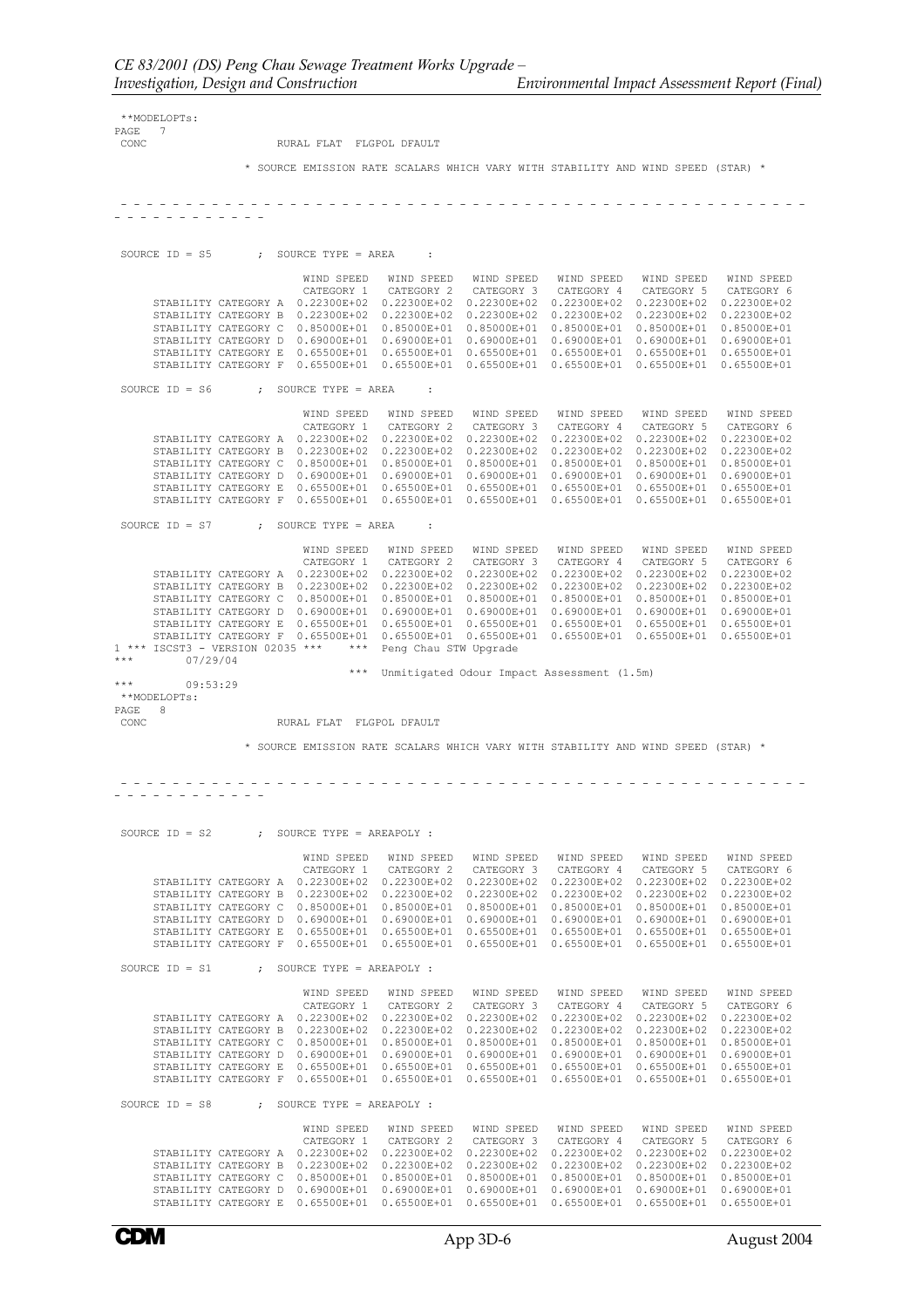*Investigation, Design and Construction Environmental Impact Assessment Report (Final)* STABILITY CATEGORY F 0.65500E+01 0.65500E+01 0.65500E+01 0.65500E+01 0.65500E+01 0.65500E+01 1 \*\*\* ISCST3 - VERSION 02035 \*\*\* \*\*\* Peng Chau STW Upgrade

\*\*\* 07/29/04 \*\*\* Unmitigated Odour Impact Assessment (1.5m) \*\*\* 09:53:29 \*\*MODELOPTs: PAGE 9<br>CONC RURAL FLAT FLGPOL DFAULT \* SOURCE EMISSION RATE SCALARS WHICH VARY WITH STABILITY AND WIND SPEED (STAR) \* - - - - - - - - - - - - - - - - - - - - - - - - - - - - - - - - - - - - - - - - - - - - - - - - - - - - - - - - - - - - - - - - - SOURCE  $ID = S9$  ; SOURCE TYPE = AREA : WIND SPEED WIND SPEED WIND SPEED WIND SPEED WIND SPEED<br>
CATEGORY 1 CATEGORY 1 CATEGORY 2 CATEGORY 3 CATEGORY 4<br>
STABILITY CATEGORY B 0.22300E+02 0.22300E+02 0.22300E+02 0.22300E+02 0.22300E+02<br>
STABILITY CATEGORY B 0.22300 SOURCE  $ID = S10$  ; SOURCE TYPE = POINT WIND SPEED WIND SPEED WIND SPEED WIND SPEED WIND SPEED WIND SPEED CATEGORY 1 CATEGORY 2 CATEGORY 3 CATEGORY 4 CATEGORY 5 CATEGORY 6 STABILITY CATEGORY A 0.22300E+02 0.22300E+02 0.22300E+02 0.22300E+02 0.22300E+02 0.22300E+02 STABILITY CATEGORY B 0.22300E+02 0.22300E+02 0.22300E+02 0.22300E+02 0.22300E+02 0.22300E+02 STABILITY CATEGORY C 0.85000E+01 0.85000E+01 0.85000E+01 0.85000E+01 0.85000E+01 0.85000E+01<br>STABILITY CATEGORY D 0.69000E+01 0.69000E+01 0.69000E+01 0.6900E+01 0.69000E+01 0.6900E+01<br>STABILITY CATEGORY E 0.65500E+01 0.655 SOURCE ID = S7A ; SOURCE TYPE = AREA : WIND SPEED WIND SPEED WIND SPEED WIND SPEED WIND SPEED WIND SPEED CATEGORY 1 CATEGORY 2 CATEGORY 3 CATEGORY 4 CATEGORY 5 CATEGORY 6 STABILITY CATEGORY A 0.22300E+02 0.22300E+02 0.22300E+02 0.22300E+02 0.22300E+02 0.22300E+02 STABILITY CATEGORY B 0.22300E+02 0.22300E+02 0.22300E+02 0.22300E+02 0.22300E+02<br>
STABILITY CATEGORY C 0.85000E+01 0.85000E+01 0.85000E+01 0.85000E+01 0.85000E+01<br>
STABILITY CATEGORY D 0.69000E+01 0.69500E+01 0.6900E+01 0. \*\*\* 07/29/04 \*\*\* Unmitigated Odour Impact Assessment (1.5m) 09:53:29 \*\*MODELOPTs: PAGE 10 RURAL FLAT FLGPOL DFAULT \*\*\* GRIDDED RECEPTOR NETWORK SUMMARY \*\*\* \*\*\* NETWORK ID: GRD1 ; NETWORK TYPE: GRIDCART \*\*\* \*\*\* X-COORDINATES OF GRID \*\*\* (METERS) 821150.0, 821200.0, 821250.0, 821300.0, 821350.0, 821400.0, 821450.0, 821500.0, 821550.0, 821600.0, 821650.0, 821700.0, 821750.0, 821800.0, 821850.0, 821900.0, 821950.0, 822000.0, 822050.0, \*\*\* Y-COORDINATES OF GRID \*\*\* (METERS) 816950.0, 816900.0, 816850.0, 816800.0, 816750.0, 816700.0, 816650.0, 816600.0, 816550.0, 816500.0, 816450.0, 816400.0, 816350.0, 816300.0, 816250.0, 1 \*\*\* ISCST3 - VERSION 02035 \*\*\* \*\*\* Peng Chau STW Upgrade \*\*\* 07/29/04 \*\*\* Unmitigated Odour Impact Assessment (1.5m) \*\*\* 09:53:29 \*\*MODELOPTs: PAGE 11<br>CONC RURAL FLAT FLGPOL DFAULT \*\*\* NETWORK ID: GRD1 ; NETWORK TYPE: GRIDCART \*\*\* \* RECEPTOR FLAGPOLE HEIGHTS IN METERS \* Y-COORD | X-COORD | X-COORD | X-COORD | X-COORD | X-COORD | X-COORD | X-COORD | X-COORD | X-COORD | X-COORD | X-COORD | X-COORD | X-COORD | X-COORD | X-COORD | X-COORD | X-COORD | X-COORD | X-COORD | X-COORD | X-COORD | X-

(METERS) | 821150.00 821200.00 821250.00 821300.00 821350.00 821400.00 821450.00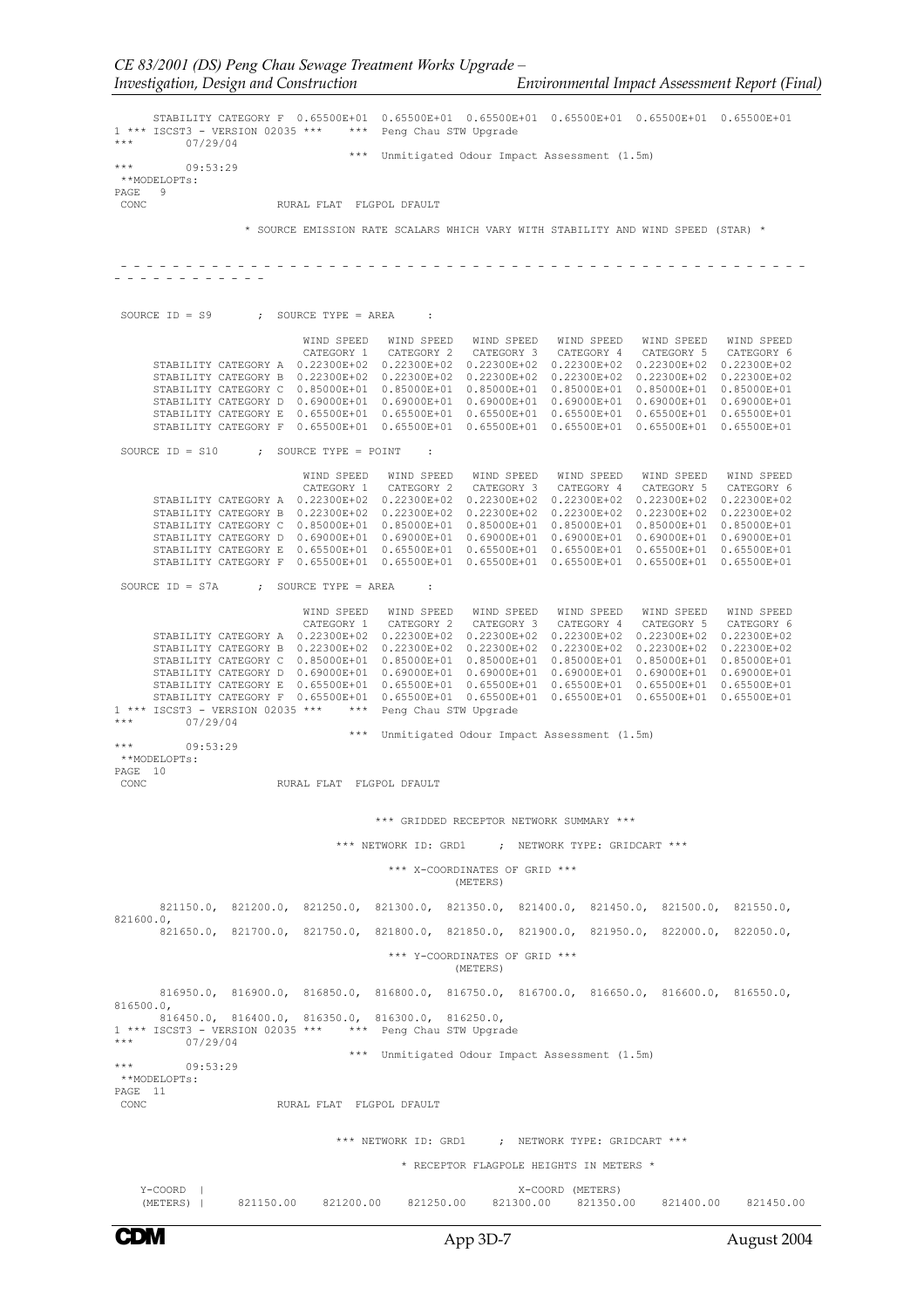| 821500.00 821550.00                      |              |           |                          |                                                               |                  |                                                                                  |           |      |
|------------------------------------------|--------------|-----------|--------------------------|---------------------------------------------------------------|------------------|----------------------------------------------------------------------------------|-----------|------|
|                                          |              |           |                          |                                                               |                  |                                                                                  |           |      |
| 816250.00                                |              |           |                          | $1.50$ $1.50$ $1.50$ $1.50$ $1.50$                            |                  |                                                                                  | 1.50 1.50 |      |
| 1.50 1.50<br>816300.00                   |              | 1.50 1.50 |                          |                                                               |                  | $1.50$ $1.50$ $1.50$                                                             | 1.50 1.50 |      |
| 1.50<br>1.50<br>816350.00                |              | 1.50      | 1.50                     | 1.50                                                          | 1.50             | 1.50                                                                             | 1.50      | 1.50 |
| 1.50 1.50<br>816400.00                   |              | 1.50      | 1.50                     | 1.50                                                          | 1.50             | 1.50                                                                             | 1.50      | 1.50 |
| 1.50<br>816450.00                        | 1.50         | 1.50      | 1.50<br>1.50             |                                                               | 1.50             | 1.50                                                                             | 1.50      | 1.50 |
| 1.50 1.50<br>816500.00                   |              | 1.50      | 1.50                     | 1.50                                                          | 1.50             | 1.50                                                                             | 1.50      | 1.50 |
| 1.50<br>816550.00                        | 1.50         | 1.50      | 1.50                     | 1.50                                                          | 1.50             | 1.50                                                                             | 1.50      | 1.50 |
| 1.50<br>816600.00                        | 1.50         | 1,50      | 1.50                     | 1.50                                                          | 1.50             | 1.50                                                                             | 1.50      | 1.50 |
| 1.50 1.50<br>816650.00                   |              | 1.50      | 1.50                     | 1.50                                                          | 1.50             | 1.50                                                                             | 1.50      | 1.50 |
| 1.50<br>816700.00                        | 1.50         | 1.50      | 1.50                     | 1.50                                                          | 1.50             | 1.50                                                                             | 1.50      | 1.50 |
| 1,50<br>816750.00                        | 1.50         | 1.50      | 1.50                     | 1.50                                                          | 1.50             | 1.50                                                                             | 1.50      | 1.50 |
| 1.50 1.50<br>816800.00                   |              | 1.50      | 1.50                     | 1.50                                                          | 1.50             | 1.50                                                                             | 1.50      | 1.50 |
| 1.50<br>816850.00                        | 1.50<br>1.50 | 1.50      | 1.50                     | $1.50$ $1.50$                                                 |                  | 1.50                                                                             | 1.50      | 1.50 |
| 1.50<br>816900.00  <br>1.50 1.50         |              |           |                          | $1.50$ $1.50$ $1.50$ $1.50$ $1.50$ $1.50$                     |                  |                                                                                  | 1.50      | 1.50 |
| 816950.00                                |              |           |                          |                                                               |                  | $1.50$ $1.50$ $1.50$ $1.50$ $1.50$ $1.50$                                        | 1.50      | 1.50 |
| 1.50 1.50<br>*** $07/29/04$              |              |           |                          | $1***$ ISCST3 - VERSION 02035 *** $***$ Peng Chau STW Upgrade |                  |                                                                                  |           |      |
|                                          |              |           |                          | *** Unmitigated Odour Impact Assessment (1.5m)                |                  |                                                                                  |           |      |
| $***$<br>**MODELOPTs:<br>PAGE 12<br>CONC | 09:53:29     |           | RURAL FLAT FLGPOL DFAULT |                                                               |                  |                                                                                  |           |      |
|                                          |              |           |                          |                                                               |                  |                                                                                  |           |      |
|                                          |              |           |                          | *** NETWORK ID: GRD1 ; NETWORK TYPE: GRIDCART ***             |                  |                                                                                  |           |      |
|                                          |              |           |                          | * RECEPTOR FLAGPOLE HEIGHTS IN METERS *                       |                  |                                                                                  |           |      |
| Y-COORD  <br>821950.00                   | 822000.00    |           |                          |                                                               | X-COORD (METERS) | (METERS)   821600.00 821650.00 821700.00 821750.00 821800.00 821850.00 821900.00 |           |      |
| - - - - - - - - -                        |              |           |                          |                                                               |                  | ---------------------------------                                                |           |      |
| 816250.00                                |              | 1.50      | 1.50                     | 1.50                                                          | 1.50<br>1.50     |                                                                                  | 1.50      | 1.50 |
| $1.50$ $1.50$<br>816300.00               |              | 1.50      |                          | $1.50$ $1.50$ $1.50$ $1.50$                                   |                  |                                                                                  | 1.50      | 1.50 |
| 1.50<br>816350.00                        | 1.50         | 1.50      | 1.50                     | 1.50                                                          | 1.50             | 1.50                                                                             | 1.50      | 1.50 |
| 1.50<br>816400.00                        | 1.50         | 1.50      | 1.50                     | 1.50                                                          | 1.50             | 1.50                                                                             | 1.50      | 1.50 |
| 1.50<br>816450.00                        | 1.50         | 1.50      | 1.50                     | 1.50                                                          | 1.50             | 1.50                                                                             | 1.50      | 1.50 |
| 1.50<br>816500.00                        | 1.50         | 1.50      | 1.50                     | 1.50                                                          | 1.50             | 1.50                                                                             | 1.50      | 1.50 |
| 1.50<br>816550.00                        | 1.50         | 1.50      | 1.50                     | 1.50                                                          | 1.50             | 1.50                                                                             | 1.50      | 1.50 |

1.50 1.50

 $1.50$   $1.50$ <br>816950.00 |

 \*\*MODELOPTs: PAGE 13

1.50 1.50

1.50 1.50

09:53:29

1.50 1.50 1 \*\*\* ISCST3 - VERSION 02035 \*\*\* \*\*\* Peng Chau STW Upgrade \*\*\* 07/29/04

\*\*\* Unmitigated Odour Impact Assessment (1.5m)<br>\*\*\* 09:53:29

1.50 1.50 816600.00 | 1.50 1.50 1.50 1.50 1.50 1.50 1.50

 $\begin{array}{ccccccc}\n 816650.00 & & & & & 1.50 \\
 816650.00 & & & & & 1.50 \\
 1.50 & & & & & 1.50\n \end{array}$   $\begin{array}{ccccccc}\n 1.50 & & & & 1.50 \\
 1.50 & & & & 1.50 \\
 1.50 & & & & 1.50\n \end{array}$ 

 $816700.00$  | 1.50  $1.50$   $1.50$   $1.50$   $1.50$   $1.50$   $1.50$   $1.50$   $1.50$ 1.50 1.50 816750.00 | 1.50 1.50 1.50 1.50 1.50 1.50 1.50 1.50 1.50 816800.00 | 1.50 1.50 1.50 1.50 1.50 1.50 1.50

 816850.00 | 1.50 1.50 1.50 1.50 1.50 1.50 1.50 1.50 1.50 816900.00 | 1.50 1.50 1.50 1.50 1.50 1.50 1.50

816950.00 | 1.50 1.50 1.50 1.50 1.50 1.50 1.50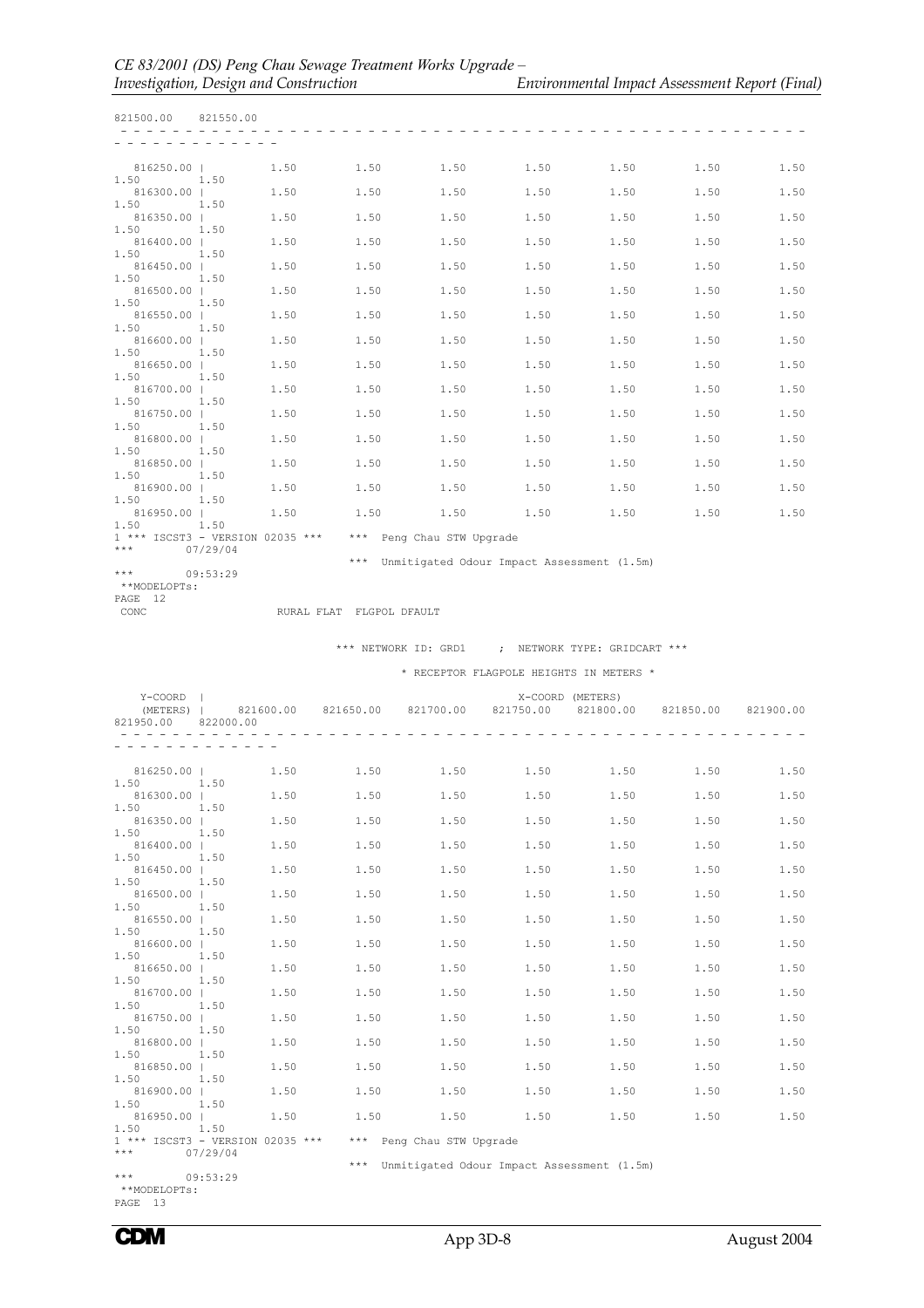| CONC                                                 |                                                                                          | RURAL FLAT FLGPOL DFAULT |                      |                                                                                      |                             |                     |                |
|------------------------------------------------------|------------------------------------------------------------------------------------------|--------------------------|----------------------|--------------------------------------------------------------------------------------|-----------------------------|---------------------|----------------|
|                                                      |                                                                                          |                          |                      | *** NETWORK ID: GRD1 ; NETWORK TYPE: GRIDCART ***                                    |                             |                     |                |
|                                                      |                                                                                          |                          |                      | * RECEPTOR FLAGPOLE HEIGHTS IN METERS *                                              |                             |                     |                |
| Y-COORD  <br>(METERS)   822050.00                    |                                                                                          |                          |                      | X-COORD (METERS)                                                                     |                             |                     |                |
|                                                      |                                                                                          |                          |                      |                                                                                      |                             |                     |                |
| 816250.00  <br>816300.00  <br>816350.00              | 1.50<br>1.50<br>1.50                                                                     |                          |                      |                                                                                      |                             |                     |                |
| 816400.00  <br>816450.00                             | 1.50<br>1.50                                                                             |                          |                      |                                                                                      |                             |                     |                |
| 816500.00  <br>816550.00  <br>816600.00              | 1.50<br>1.50<br>1.50                                                                     |                          |                      |                                                                                      |                             |                     |                |
| 816650.00                                            | 1.50                                                                                     |                          |                      |                                                                                      |                             |                     |                |
| 816700.00  <br>816750.00                             | 1.50<br>1.50                                                                             |                          |                      |                                                                                      |                             |                     |                |
| 816800.00  <br>816850.00                             | 1.50<br>1.50                                                                             |                          |                      |                                                                                      |                             |                     |                |
| 816900.00                                            | 1.50                                                                                     |                          |                      |                                                                                      |                             |                     |                |
| 816950.00                                            | 1.50<br>1 *** ISCST3 - VERSION 02035 *** *** Peng Chau STW Upgrade                       |                          |                      |                                                                                      |                             |                     |                |
| $\star \star \star$<br>07/29/04<br>$***$<br>09:53:29 |                                                                                          |                          |                      | *** Unmitigated Odour Impact Assessment (1.5m)                                       |                             |                     |                |
| **MODELOPTs:<br>PAGE 14                              |                                                                                          |                          |                      |                                                                                      |                             |                     |                |
| CONC                                                 |                                                                                          | RURAL FLAT FLGPOL DFAULT |                      |                                                                                      |                             |                     |                |
|                                                      |                                                                                          |                          |                      | *** DISCRETE CARTESIAN RECEPTORS ***<br>(X-COORD, Y-COORD, ZELEV, ZFLAG)<br>(METERS) |                             |                     |                |
| (821478.0, 816737.0,                                 |                                                                                          | 0.0,                     | $1.5)$ ;             |                                                                                      | (821682.0, 816681.0,        | 0.0,                | 1.5);          |
| (821698.0, 816678.0,<br>(821696.0, 816643.0,         |                                                                                          | 0.0,<br>0.0,             | $1.5$ ;<br>$1.5)$ ;  | (821710.0, 816667.0,<br>(821848.0, 816577.0,                                         |                             | 0.0,<br>0.0,        | 1.5);<br>1.5); |
| (821828.0, 816477.0,                                 |                                                                                          | 0.0,                     | $1.5)$ ;             | (821799.0, 816394.0,                                                                 |                             | 0.0,                | 1.5);          |
| (821909.0, 816700.0,                                 | (821727.0, 816572.0,                                                                     | 0.0,<br>0.0,             | $1.5)$ ;<br>$1.5)$ ; | (821821.0, 816625.0,                                                                 |                             | 0.0,                | $1.5$ ;        |
| ***<br>07/29/04                                      | 1 *** ISCST3 - VERSION 02035 *** *** Peng Chau STW Upgrade                               |                          |                      |                                                                                      |                             |                     |                |
| ***<br>09:53:29<br>**MODELOPTs:                      |                                                                                          |                          |                      | *** Unmitigated Odour Impact Assessment (1.5m)                                       |                             |                     |                |
| PAGE 15<br>CONC                                      |                                                                                          | RURAL FLAT FLGPOL DFAULT |                      |                                                                                      |                             |                     |                |
|                                                      |                                                                                          |                          |                      | *** METEOROLOGICAL DAYS SELECTED FOR PROCESSING ***<br>$(1 = YES; 0 = NO)$           |                             |                     |                |
|                                                      | 1 1 1 1 1 1 1 1 1 1                                                                      | 1 1 1 1 1 1 1 1 1 1      |                      | 1 1 1 1 1 1 1 1 1 1                                                                  |                             | 1 1 1 1 1 1 1 1 1 1 | 1 1 1 1        |
| 1 1 1 1 1 1<br>1 1 1 1 1 1                           | 1 1 1 1 1 1 1 1 1 1                                                                      | 1111111111               |                      |                                                                                      |                             |                     | 1 1 1 1        |
|                                                      | 1 1 1 1 1 1 1 1 1 1                                                                      | 1 1 1 1 1 1 1 1 1 1      |                      | 1111111111                                                                           |                             | 1 1 1 1 1 1 1 1 1 1 | 1 1 1 1        |
| 1 1 1 1 1 1                                          | 1 1 1 1 1 1 1 1 1 1                                                                      | 1 1 1 1 1 1 1 1 1 1      |                      | 1111111111                                                                           |                             | 1 1 1 1 1 1 1 1 1 1 | 1 1 1 1        |
| 1 1 1 1 1 1                                          | 1 1 1 1 1 1 1 1 1 1                                                                      | 1 1 1 1 1 1 1 1 1 1      |                      | 1111111111 1111111111                                                                |                             |                     | 1 1 1 1        |
| 1 1 1 1 1 1                                          | 1 1 1 1 1 1 1 1 1 1                                                                      | 1 1 1 1 1 1 1 1 1 1      |                      | 1 1 1 1 1 1 1 1 1 1                                                                  |                             | 1 1 1 1 1 1 1 1 1 1 | 1 1 1 1        |
| 1 1 1 1 1 1                                          | 1 1 1 1 1 1 1 1 1 1                                                                      |                          |                      |                                                                                      |                             |                     | 1 1 1 1        |
| 1 1 1 1 1 1                                          |                                                                                          |                          |                      |                                                                                      |                             |                     |                |
|                                                      | 1 1 1 1 1 1 1 1 1 1 1 1 1 1 1 1                                                          |                          |                      |                                                                                      |                             |                     |                |
|                                                      |                                                                                          |                          |                      | METEOROLOGICAL DATA PROCESSED BETWEEN START DATE: 2001 1 1 1                         | AND END DATE: 2001 12 31 24 |                     |                |
| DATA FILE.                                           | NOTE: METEOROLOGICAL DATA ACTUALLY PROCESSED WILL ALSO DEPEND ON WHAT IS INCLUDED IN THE |                          |                      |                                                                                      |                             |                     |                |
|                                                      |                                                                                          |                          |                      | *** UPPER BOUND OF FIRST THROUGH FIFTH WIND SPEED CATEGORIES ***<br>(METERS/SEC)     |                             |                     |                |
|                                                      |                                                                                          |                          | $1.54$ ,             | 3.09.                                                                                | 5.14, 8.23, 10.80,          |                     |                |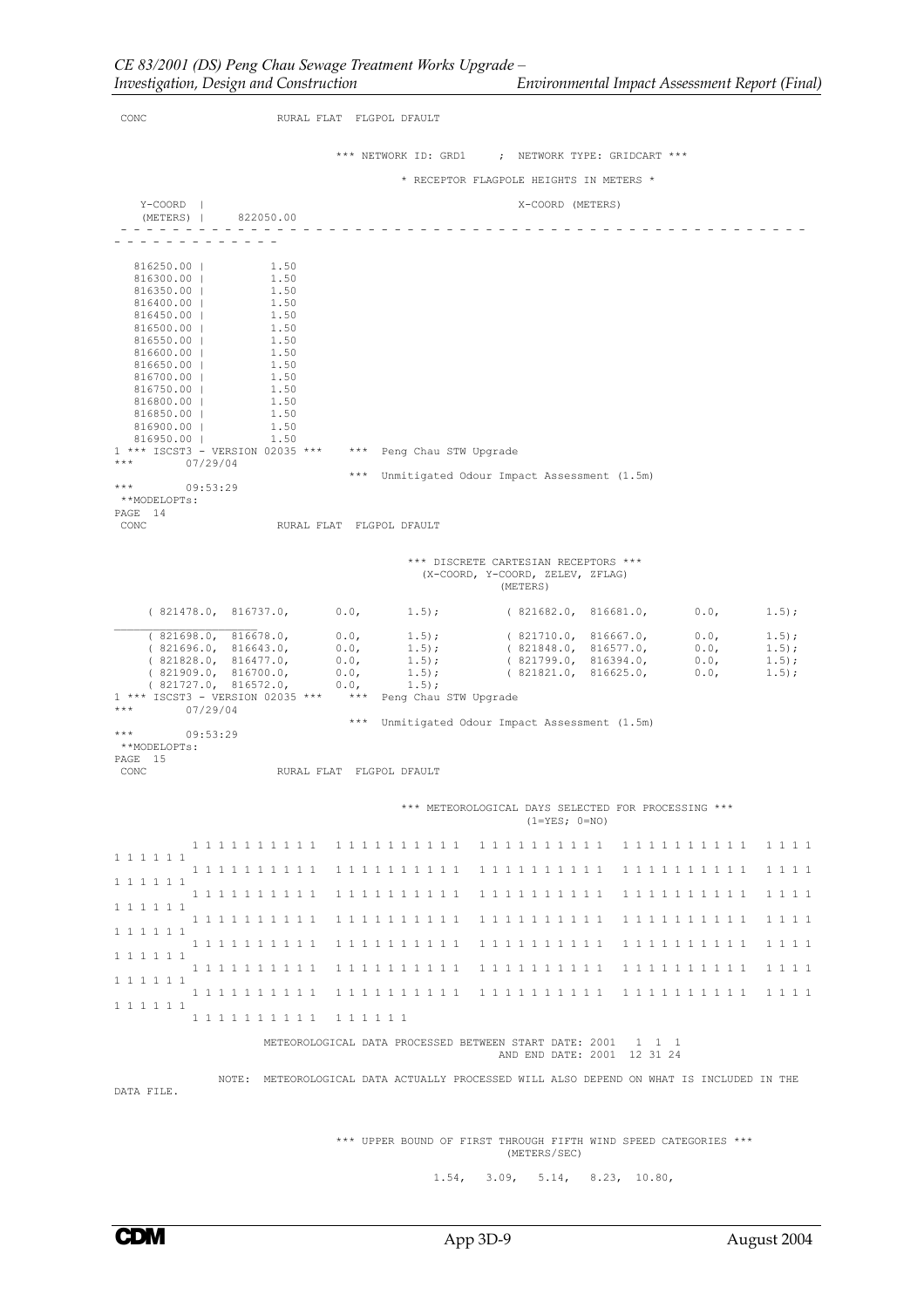|                | STABILITY |                |                | WIND SPEED CATEGORY |                |                |
|----------------|-----------|----------------|----------------|---------------------|----------------|----------------|
| 6              | CATEGORY  |                | $\overline{c}$ | 3                   | $\overline{4}$ | 5              |
| $.70000E - 01$ | Α         | .70000E-01     | $.70000E - 01$ | $.70000E - 01$      | $.70000E - 01$ | $.70000E - 01$ |
| $.70000E - 01$ | B         | $.70000E - 01$ | $.70000E - 01$ | $.70000E - 01$      | $.70000E - 01$ | $.70000E - 01$ |
| .10000E+00     | C         | .10000E+00     | $.10000E + 00$ | $.10000E + 00$      | $.10000E + 00$ | .10000E+00     |
| .15000E+00     | D         | .15000E+00     | $.15000E + 00$ | $.15000E + 00$      | $.15000E + 00$ | $.15000E + 00$ |
| $.35000E + 00$ | E.        | $.35000E + 00$ | $.35000E + 00$ | $.35000E + 00$      | $.35000E + 00$ | .35000E+00     |
| $.55000E + 00$ | F         | $.55000E + 00$ | $.55000E + 00$ | $.55000E + 00$      | $.55000E + 00$ | $.55000E + 00$ |

\*\*\* WIND PROFILE EXPONENTS \*\*\*

## \*\*\* VERTICAL POTENTIAL TEMPERATURE GRADIENTS \*\*\* (DEGREES KELVIN PER METER)

|                     | STABILITY<br>CATEGORY                        | 1              | $\mathfrak{D}$                             | WIND SPEED CATEGORY<br>3 | 4              | 5              |
|---------------------|----------------------------------------------|----------------|--------------------------------------------|--------------------------|----------------|----------------|
| 6                   |                                              |                |                                            |                          |                |                |
| $.00000E + 00$      | Α                                            | .00000E+00     | $.00000E + 00$                             | $.00000E + 00$           | $.00000E + 00$ | $.00000E + 00$ |
|                     | B                                            | $.00000E + 00$ | $.00000E + 00$                             | $.00000E + 00$           | $.00000E + 00$ | $.00000E + 00$ |
| $.00000E + 00$      | C                                            | $.00000E + 00$ | $.00000E + 00$                             | $.00000E + 00$           | $.00000E + 00$ | $.00000E + 00$ |
| $.00000E + 00$      | $\mathsf{D}$                                 | .00000E+00     | .00000E+00                                 | $.00000E + 00$           | $.00000E + 00$ | .00000E+00     |
| $.00000E + 00$      |                                              |                |                                            |                          |                |                |
| .20000E-01          | F.                                           | .20000E-01     | .20000E-01                                 | .20000E-01               | .20000E-01     | .20000E-01     |
| .35000E-01          | F                                            | .35000E-01     | .35000E-01                                 | .35000E-01               | .35000E-01     | .35000E-01     |
| $***$               | 1 *** ISCST3 - VERSION 02035 ***<br>07/29/04 | $***$          | Peng Chau STW Upgrade                      |                          |                |                |
|                     |                                              | ***            | Unmitigated Odour Impact Assessment (1.5m) |                          |                |                |
| ***<br>**MODELOPTs: | 09:53:29                                     |                |                                            |                          |                |                |
| 16<br>PAGE          |                                              |                |                                            |                          |                |                |

CONC RURAL FLAT FLGPOL DFAULT

\*\*\* THE FIRST 24 HOURS OF METEOROLOGICAL DATA \*\*\*

|                   | FILE: |       | NAME: UNKNOWN                               |            |                          |       | C:\PROGRAM FILES\BREEZE\ISC\PCEIA-F(JUNE)\METEO DATA.ASC<br>FORMAT: $(4I2, 2F9.4, F6.1, I2, 2F7.1, f9.4, f10.1, f8.4, i4, f7.2)$ |        | SURFACE STATION NO.: $1$ UPPER AIR STATION NO.:<br>NAME: UNKNOWN     | $\mathcal{L}$      |                  |         |  |
|-------------------|-------|-------|---------------------------------------------|------------|--------------------------|-------|----------------------------------------------------------------------------------------------------------------------------------|--------|----------------------------------------------------------------------|--------------------|------------------|---------|--|
|                   |       |       | YEAR:                                       | 2001       |                          |       |                                                                                                                                  |        | YEAR:                                                                | 2001               |                  |         |  |
|                   |       | FLOW  | SPEED<br>YR MN DY HR VECTOR (M/S) (K) CLASS | TEMP       |                          | RURAL |                                                                                                                                  |        | STAB MIXING HEIGHT (M) USTAR M-O LENGTH<br>URBAN $(M/S)$ $(M)$ $(M)$ |                    | Z-0 IPCODE PRATE | (mm/HR) |  |
|                   |       |       | ---------                                   |            | $\overline{\phantom{a}}$ | $ -$  | ------------                                                                                                                     |        |                                                                      |                    |                  |         |  |
|                   |       |       |                                             |            |                          |       |                                                                                                                                  |        |                                                                      |                    |                  |         |  |
| 01 01 01 01       |       | 200.0 | 3.80                                        | 286.1      | 5                        | 552.0 | 552.0                                                                                                                            | 0.0000 | 0.0                                                                  | 0.0000             | $\circ$          | 0.00    |  |
| 01 01 01 02       |       | 210.0 | 3.10                                        | 286.5      | 5                        | 552.0 | 552.0                                                                                                                            | 0.0000 | 0.0                                                                  | 0.0000             | $\circ$          | 0.00    |  |
| 01 01 01 03       |       | 220.0 | 3.70                                        | 286.7      | 5                        | 552.0 | 552.0                                                                                                                            | 0.0000 | 0.0                                                                  | 0.0000             | $\Omega$         | 0.00    |  |
| 01 01 01 04       |       | 220.0 | 4.00                                        | 287.2      | 5                        | 552.0 | 552.0                                                                                                                            | 0.0000 | 0.0                                                                  | 0.0000             | $\Omega$         | 0.00    |  |
| 01 01 01 05       |       | 190.0 | 4.70                                        | 286.5      | .5                       | 552.0 | 552.0                                                                                                                            | 0.0000 | 0.0                                                                  | 0.0000             | $\Omega$         | 0.00    |  |
| 01 01 01 06       |       | 200.0 | 5.50                                        | 286.8      | $\overline{4}$           | 552.0 | 552.0                                                                                                                            | 0.0000 | 0.0                                                                  | 0.0000             | $\Omega$         | 0.00    |  |
| 01 01 01 07       |       | 210.0 | 5.20                                        | 287.1      | 4                        | 552.0 | 552.0                                                                                                                            | 0.0000 | 0.0                                                                  | 0.0000             | $\Omega$         | 0.00    |  |
| 01 01 01 08       |       | 220.0 | 6.80                                        | 287.8      | 4                        | 552.0 | 552.0                                                                                                                            | 0.0000 | 0.0                                                                  | 0.0000             | $\circ$          | 0.00    |  |
| 01 01 01 09       |       | 224.0 | 5.20                                        | 296.0      | $\overline{4}$           | 552.0 | 552.0                                                                                                                            | 0.0000 | 0.0                                                                  | 0.0000             | $\circ$          | 0.00    |  |
| 01 01 01 10       |       | 224.0 | 5.20                                        | 296.0      | $\overline{4}$           | 552.0 | 552.0                                                                                                                            | 0.0000 | 0.0                                                                  | 0.0000             | $\circ$          | 0.00    |  |
| 01 01 01 11       |       | 224.0 | 5.20                                        | 296.0      | 4                        | 552.0 | 552.0                                                                                                                            | 0.0000 | 0.0                                                                  | 0.0000             | $\Omega$         | 0.00    |  |
| 01 01 01 12       |       | 280.0 | 3.80                                        | 291.7      | 3                        | 552.0 | 552.0                                                                                                                            | 0.0000 | 0.0                                                                  | 0.0000             | $\Omega$         | 0.00    |  |
| 01 01 01 13       |       | 210.0 | 2.70                                        | 292.3      | $\mathfrak{D}$           | 552.0 | 552.0                                                                                                                            | 0.0000 | 0.0                                                                  | 0.0000             | $\Omega$         | 0.00    |  |
| 01 01 01 14       |       | 290.0 | 3.00                                        | 291.9      | 2                        | 552.0 | 552.0                                                                                                                            | 0.0000 | 0.0                                                                  | 0.0000             | $\Omega$         | 0.00    |  |
| 01 01 01 15       |       | 290.0 | 7.40                                        | 292.9      | $\overline{4}$           | 552.0 | 552.0                                                                                                                            | 0.0000 | 0.0                                                                  | 0.0000             | 0                | 0.00    |  |
| 01 01 01 16       |       | 290.0 | 7.20                                        | 290.8      | $\overline{4}$           | 552.0 | 552.0                                                                                                                            | 0.0000 | 0.0                                                                  | 0.0000             | $\circ$          | 0.00    |  |
| 01 01 01 17       |       | 290.0 | 6.70                                        | 289.9      | $\overline{4}$           | 552.0 | 552.0                                                                                                                            | 0.0000 | 0.0                                                                  | 0.0000             | $\circ$          | 0.00    |  |
| 01 01 01 18       |       | 270.0 | 4.80                                        | 288.7      | 5                        | 552.0 | 552.0                                                                                                                            | 0.0000 | 0.0                                                                  | 0.0000             | 0                | 0.00    |  |
| 01 01 01 19       |       | 280.0 | 5.30                                        | 287.6      | $\overline{4}$           | 552.0 | 552.0                                                                                                                            | 0.0000 | 0.0                                                                  | 0.0000             | $\Omega$         | 0.00    |  |
| 01 01 01 20       |       | 280.0 | 4.70                                        | 287.7      | 5                        | 552.0 | 552.0                                                                                                                            | 0.0000 | 0.0                                                                  | 0.0000             | $\Omega$         | 0.00    |  |
| 01 01 01 21       |       | 260.0 | 4.20                                        | 288.2      | 5                        | 552.0 | 552.0                                                                                                                            | 0.0000 | 0.0                                                                  | 0.0000             | $\Omega$         | 0.00    |  |
| 01 01 01 22       |       | 230.0 | 2.50                                        | 287.7      | 6                        | 552.0 | 552.0                                                                                                                            | 0.0000 | 0.0                                                                  | 0.0000             | $\Omega$         | 0.00    |  |
| 01 01 01 23 190.0 |       |       |                                             | 2.10 287.8 | 6                        | 552.0 | 552.0                                                                                                                            | 0.0000 | 0.0                                                                  | 0.0000             | $\Omega$         | 0.00    |  |
| 01 01 01 24       |       | 250.0 |                                             | 2.70 287.5 | 6                        | 552.0 | 552.0                                                                                                                            | 0.0000 |                                                                      | $0.0 \quad 0.0000$ | $\Omega$         | 0.00    |  |

\*\*\* NOTES: STABILITY CLASS  $1=A$ ,  $2=B$ ,  $3=C$ ,  $4=D$ ,  $5=E$  AND  $6=F$ .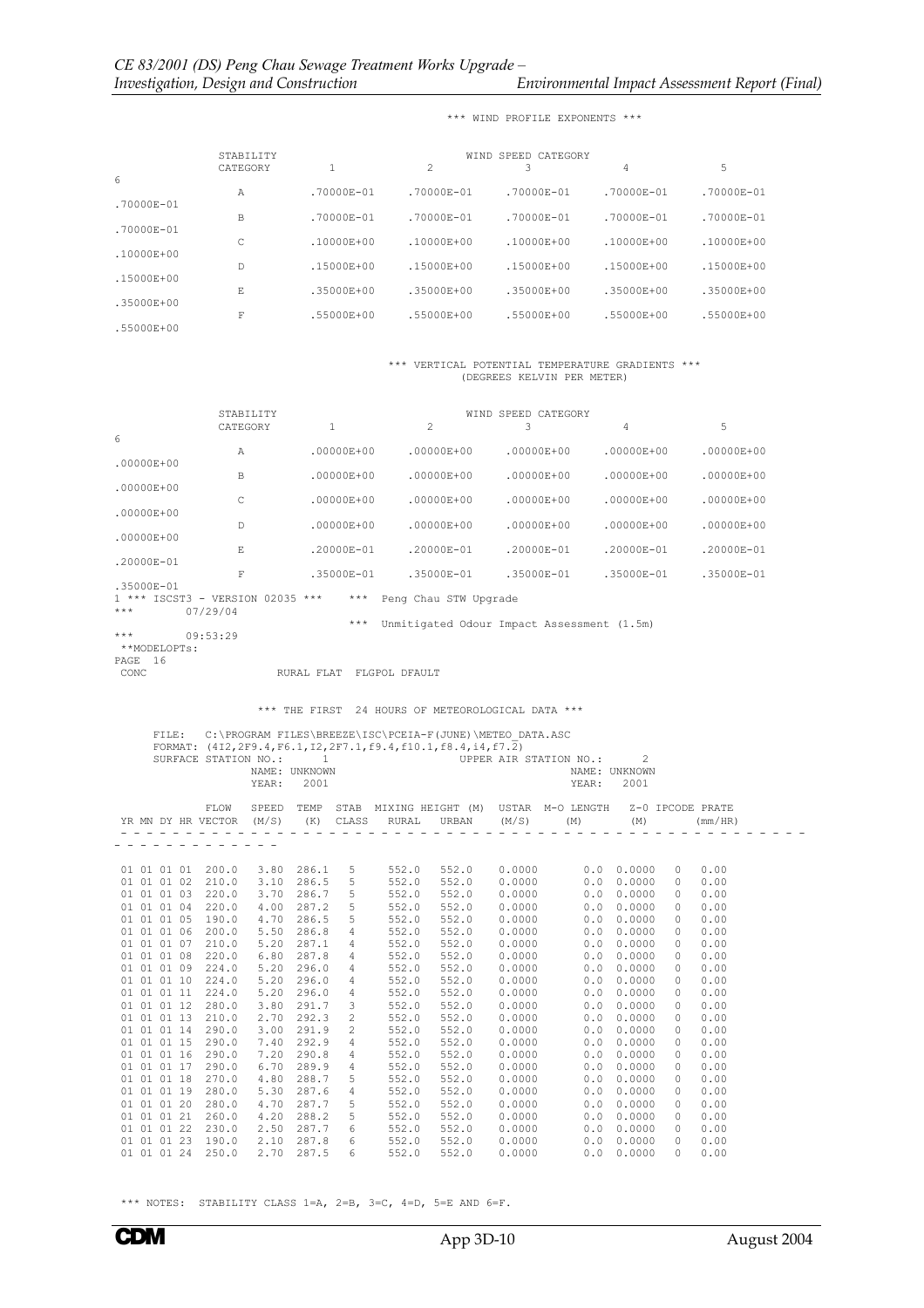| $***$                            | FLOW VECTOR IS DIRECTION TOWARD WHICH WIND IS BLOWING.<br>1 *** ISCST3 - VERSION 02035 *** *** Peng Chau STW Upgrade<br>07/29/04                                                                                                                                                       |                        |                                                                         |           |
|----------------------------------|----------------------------------------------------------------------------------------------------------------------------------------------------------------------------------------------------------------------------------------------------------------------------------------|------------------------|-------------------------------------------------------------------------|-----------|
|                                  |                                                                                                                                                                                                                                                                                        |                        | *** Unmitigated Odour Impact Assessment (1.5m)                          |           |
| * * *<br>**MODELOPTs:<br>PAGE 17 | 09:53:29                                                                                                                                                                                                                                                                               |                        |                                                                         |           |
| CONC                             | RURAL FLAT FLGPOL DFAULT                                                                                                                                                                                                                                                               |                        |                                                                         |           |
| $\star\star\star$<br>ALL         |                                                                                                                                                                                                                                                                                        |                        | *** THE 1ST HIGHEST 1-HR AVERAGE CONCENTRATION VALUES FOR SOURCE GROUP: |           |
|                                  |                                                                                                                                                                                                                                                                                        |                        | INCLUDING SOURCE(S): P1 , S3 , S4 , S5 , S6                             |           |
| , S7                             | $,$ S2<br>$\sim$ 1 $\sim$<br>, S8 , S9 , S10 , S7A ,<br>S1 and the set of the set of the set of the set of the set of the set of the set of the set of the set of the set of the set of the set of the set of the set of the set of the set of the set of the set of the set of the se |                        |                                                                         |           |
|                                  |                                                                                                                                                                                                                                                                                        |                        | *** NETWORK ID: GRD1 ; NETWORK TYPE: GRIDCART ***                       |           |
|                                  |                                                                                                                                                                                                                                                                                        | ** CONC OF ODOUR IN OU |                                                                         | $* *$     |
| Y-COORD                          |                                                                                                                                                                                                                                                                                        |                        | X-COORD (METERS)                                                        |           |
| 821350.00                        | (METERS)   821150.00 821200.00                                                                                                                                                                                                                                                         |                        | 821250.00                                                               | 821300.00 |
|                                  |                                                                                                                                                                                                                                                                                        |                        |                                                                         |           |
| 816250.0                         | 6.77746 (01081523)                                                                                                                                                                                                                                                                     |                        | 3.09094 (01093021) 6.64063 (01093021) 6.63738                           |           |
|                                  | (01100103) 2.28738 (01100103)<br>816300.0   7.05858 (01081523) 3.23183 (01081523) 10.21321 (01093021) 4.25073                                                                                                                                                                          |                        |                                                                         |           |
| (01100103)<br>816350.0           | 4,80277 (01100103)                                                                                                                                                                                                                                                                     |                        | 1.97411 (01081802) 10.26165 (01081523) 7.38317 (01093021) 3.11289       |           |
| (01093021)<br>816400.0           | 9.47222 (01100103)<br>10.18063 (01081802)                                                                                                                                                                                                                                              |                        | 7.02776 (01081523) 5.99838 (01081523)                                   | 12.25962  |
|                                  | $(01093021)$ 15.94440 $(01100103)$<br>816450.0   10.87932 (01091520)                                                                                                                                                                                                                   |                        | 11.80575 (01081802) 14.52829 (01081523)                                 | 16.08855  |
|                                  | $(01093021)$ 20.04617 (01100103)<br>816500.0   11.48885 (01082523)                                                                                                                                                                                                                     |                        | 13.53487 (01091520) 12.41694 (01081802)                                 | 13.68283  |
| (01081507)                       | 17.37587 (01100103)<br>816550.0   12.49751 (01082603)                                                                                                                                                                                                                                  |                        | 12.69823 (01082523) 17.31254 (01091520)                                 | 18.31022  |
|                                  | $(01081523)$ 29.30791 (01093021)<br>816600.0   12.54432 (01080507)                                                                                                                                                                                                                     |                        | 13.74412 (01082603) 17.17995 (01010703)                                 | 23.38613  |
|                                  | $(01091418)$ 34.66867 (01010223)<br>816650.0   13.56313 (01082602)                                                                                                                                                                                                                     |                        | 13.48021 (01010308) 20.18798 (01012023)                                 | 23.88539  |
|                                  | $(01010703)$ 36.11411 $(01010122)$<br>816700.0   14.89090 (01082621)                                                                                                                                                                                                                   |                        | 17.83019 (01081403) 22.26817 (01010803)                                 | 29.13713  |
|                                  | $(01010803)$ 45.74936 $(01013015)$<br>816750.0   15.90143 (01091521)                                                                                                                                                                                                                   |                        | 17.45267 (01091521) 22.42650 (01010302)                                 | 32.96494  |
|                                  | $(01081520)$ 58.01322 $(01010722)$<br>816800.0   16.09663 (01081520)                                                                                                                                                                                                                   |                        | 14.39248 (01081619) 23.73396 (01081619)                                 | 24.15342  |
|                                  | $(01091415)$ 32.51383 (01012018)<br>816850.0   16.59378 (01081619) 13.63043 (01091415) 9.52997 (01041721)                                                                                                                                                                              |                        |                                                                         | 25.02615  |
|                                  | $(01091918)$ 29.04687 $(01050823)$<br>816900.0   14.54118 (01091415)                                                                                                                                                                                                                   |                        | 4.43050 (01091518) 11.48856 (01091518)                                  | 9.97870   |
|                                  | $(01091918)$ 20.61583 $(01091324)$<br>816950.0   2.73026 (01041804)                                                                                                                                                                                                                    |                        | 14.65804 (01091518) 20.91729 (01091918)                                 | 22.21286  |
|                                  | $(01050823)$ 24.75679 $(01091324)$<br>1 *** ISCST3 - VERSION 02035 *** *** Peng Chau STW Upgrade                                                                                                                                                                                       |                        |                                                                         |           |
| *** 07/29/04                     |                                                                                                                                                                                                                                                                                        |                        |                                                                         |           |
| $\star \star \star$              | 09:53:29                                                                                                                                                                                                                                                                               |                        | *** Unmitigated Odour Impact Assessment (1.5m)                          |           |
| **MODELOPTs:<br>PAGE 18          |                                                                                                                                                                                                                                                                                        |                        |                                                                         |           |
| CONC                             | RURAL FLAT FLGPOL DFAULT                                                                                                                                                                                                                                                               |                        |                                                                         |           |
| $***$<br>ALL                     |                                                                                                                                                                                                                                                                                        |                        | *** THE 1ST HIGHEST 1-HR AVERAGE CONCENTRATION VALUES FOR SOURCE GROUP: |           |
|                                  |                                                                                                                                                                                                                                                                                        |                        | INCLUDING SOURCE(S): P1 , S3 , S4 , S5 , S6                             |           |
| , S7                             | , s2<br>$\overline{ }$<br>S1, S8, S9, S10, S7A,                                                                                                                                                                                                                                        |                        |                                                                         |           |
|                                  |                                                                                                                                                                                                                                                                                        |                        | *** NETWORK ID: GRD1 ; NETWORK TYPE: GRIDCART ***                       |           |
|                                  |                                                                                                                                                                                                                                                                                        | ** CONC OF ODOUR IN OU |                                                                         | $* *$     |
| Y-COORD                          |                                                                                                                                                                                                                                                                                        |                        | X-COORD (METERS)                                                        |           |
| (METERS)  <br>821600.00          | 821400.00 821450.00                                                                                                                                                                                                                                                                    |                        | 821500.00                                                               | 821550.00 |
|                                  | .                                                                                                                                                                                                                                                                                      |                        |                                                                         |           |
|                                  | $816250.0$   10.33781 (01082604) 3.81772 (01092619) 4.39872 (01092619) 8.72386 (01092720) 1.74216 (01081606)                                                                                                                                                                           |                        |                                                                         |           |
|                                  | $816300.0   12.25524 (01082604) 7.46798 (01092619) 2.24917 (01081806) 10.74249$<br>$(01092720)$ 4.23985 $(01020101)$                                                                                                                                                                   |                        |                                                                         |           |
|                                  | 816350.0   14.76893 (01082604) 13.34178 (01092619) 4.66549 (01092720) 4.06763<br>$(01092720)$ 12.72266 $(01020101)$                                                                                                                                                                    |                        |                                                                         |           |
|                                  | 816400.0   18.14416 (01082604) 19.26064 (01092619) 17.21789 (01092720) 7.93196 (01020101) 3.48486 (01020101)                                                                                                                                                                           |                        |                                                                         |           |
| 816450.0                         | $(01020101)$ 15.98792 (01092821)                                                                                                                                                                                                                                                       |                        | 22.79946 (01082604) 17.90858 (01092619) 14.18501 (01092720) 16.76878    |           |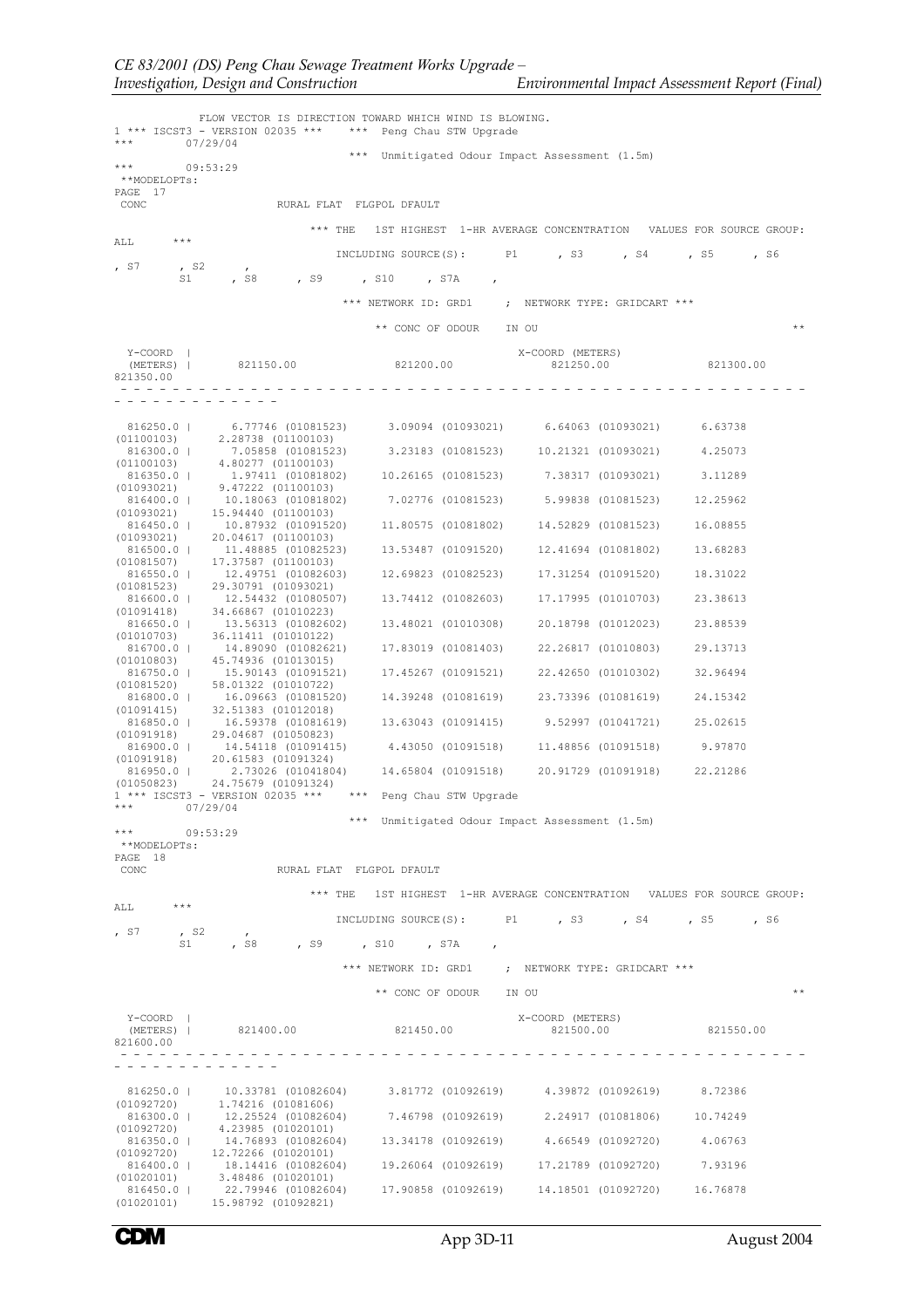| $\frac{1}{2}$ $\frac{1}{2}$ $\frac{1}{2}$ $\frac{1}{2}$ $\frac{1}{2}$ $\frac{1}{2}$ $\frac{1}{2}$ $\frac{1}{2}$ $\frac{1}{2}$ $\frac{1}{2}$ $\frac{1}{2}$ $\frac{1}{2}$ $\frac{1}{2}$ $\frac{1}{2}$ $\frac{1}{2}$ $\frac{1}{2}$ $\frac{1}{2}$ $\frac{1}{2}$ $\frac{1}{2}$ $\frac{1}{2}$ $\frac{1}{2}$ $\frac{1}{2}$ |                                                |  |
|---------------------------------------------------------------------------------------------------------------------------------------------------------------------------------------------------------------------------------------------------------------------------------------------------------------------|------------------------------------------------|--|
| Investigation, Design and Construction                                                                                                                                                                                                                                                                              | Environmental Impact Assessment Report (Final) |  |

|                          |              | 816500.0   29.43957 (01082604)<br>(01092821) 5.16640 (01091505)                                                                                                                 |                                                | 7.53703 (01092619) 18.72971 (01020101) 15.87251                         |           |
|--------------------------|--------------|---------------------------------------------------------------------------------------------------------------------------------------------------------------------------------|------------------------------------------------|-------------------------------------------------------------------------|-----------|
| 816550.0                 |              | 39.32457 (01082604)                                                                                                                                                             |                                                | 46.05486 (01092720) 12.75991 (01020101)                                 | 11.33835  |
|                          |              | $(01032519)$ 12.18428 (01091505)<br>816600.0   53.32824 (01082604)                                                                                                              |                                                | 57.85128 (01020101) 26.54401 (01032519)                                 | 20.42808  |
| (01053023)               |              | 14.85220 (01071007)<br>816650.0   75.76526 (01092619)                                                                                                                           |                                                | 47.04240 (01032519) 35.79700 (01071007)                                 | 25.09496  |
|                          |              | $(01091902)$ 14.26336 (01020918)<br>816700.0   111.63553 (01122815)                                                                                                             |                                                | 44.61772 (01122016) 29.55643 (01013022)                                 | 22.38517  |
|                          |              | $(01013022)$ 17.84366 (01091920)<br>816750.0   61.02386 (01040320)                                                                                                              |                                                |                                                                         | 20.45796  |
|                          |              | $(01022319)$ 14.58149 (01082401)<br>816800.0   47.85492 (01101718)                                                                                                              |                                                | 29.45403 (01093018) 20.25616 (01032124)                                 | 16.42277  |
|                          |              | $(01061922)$ 12.83616 $(01042417)$<br>816850.0   35.61052 (01101718)                                                                                                            |                                                | 27.23738 (01091618) 16.95347 (01031721)                                 | 13.23322  |
|                          |              | $(01082424)$ 11.56177 (01043004)                                                                                                                                                |                                                |                                                                         |           |
|                          |              | $816900.0$   27.41132 (01101718) 13.33303 (01091618) 15.83635 (01093018) 13.50163 (01091619) 8.49235 (01082424)                                                                 |                                                |                                                                         |           |
|                          |              | 816950.0   21.73878 (01101718)<br>$(01093018)$ 12.12126 (01091619)                                                                                                              |                                                | 16.35765 (01091413) 13.57274 (01091618) 13.66634                        |           |
| ***                      | 07/29/04     | $1$ *** ISCST3 - VERSION 02035 *** *** Peng Chau STW Upgrade                                                                                                                    |                                                |                                                                         |           |
| $***$                    |              | 09:53:29                                                                                                                                                                        | *** Unmitigated Odour Impact Assessment (1.5m) |                                                                         |           |
| **MODELOPTs:<br>PAGE 19  |              |                                                                                                                                                                                 |                                                |                                                                         |           |
| CONC                     |              | RURAL FLAT FLGPOL DFAULT                                                                                                                                                        |                                                |                                                                         |           |
| ALL                      | ***          |                                                                                                                                                                                 |                                                | *** THE 1ST HIGHEST 1-HR AVERAGE CONCENTRATION VALUES FOR SOURCE GROUP: |           |
|                          |              |                                                                                                                                                                                 |                                                | INCLUDING SOURCE(S): P1, S3, S4, S5, S6                                 |           |
| , S7                     | $,$ S2<br>S1 | $\mathbf{r}$                                                                                                                                                                    | , S8, , S9, , S10, , S7A, ,                    |                                                                         |           |
|                          |              |                                                                                                                                                                                 |                                                | *** NETWORK ID: GRD1 ; NETWORK TYPE: GRIDCART ***                       |           |
|                          |              |                                                                                                                                                                                 | ** CONC OF ODOUR IN OU                         |                                                                         | $* *$     |
| Y-COORD                  |              |                                                                                                                                                                                 |                                                | X-COORD (METERS)                                                        |           |
| (METERS)  <br>821850.00  |              | 821650.00 821700.00                                                                                                                                                             |                                                | 821750.00                                                               | 821800.00 |
|                          |              | . <u>.</u> .                                                                                                                                                                    |                                                |                                                                         |           |
|                          |              |                                                                                                                                                                                 |                                                |                                                                         |           |
|                          |              | $(01092821) \qquad 8.40674 \quad (01020101) \qquad 1.69655 \quad (01072407) \qquad 5.00623 \quad (01092821) \qquad 4.72308$ $(01092821) \qquad 0.77925 \quad (01022704)$        |                                                |                                                                         |           |
|                          |              | 5.83039 (01020101) 3.94077 (01092821) 6.66910 (01092821) 0.97316<br>$(01020101)$ $(01022704)$ $(0.0001505)$ $(0.0001505)$ $(0.0001505)$                                         |                                                |                                                                         |           |
| 816350.0                 |              | 2.37345 (01050205) 9.39669 (01092821) 1.25350 (01022704) 7.13534<br>$(01091505)$ 4.33330 $(01091505)$                                                                           |                                                |                                                                         |           |
|                          |              | $816400.0$   12.83296 (01092821) 1.67893 (01022704) 9.52923 (01091505) 3.28160 (01091505) 2.32383 (01071007)                                                                    |                                                |                                                                         |           |
|                          |              | 2.68982 (01091505) 11.99440 (01091505) 2.19244 (01021810) 6.69485<br>$\begin{array}{cccc} 816450.0 &  & 2.68982 & (01091505 \\ (01071007) & & 7.26780 & (01071007) \end{array}$ |                                                |                                                                         |           |
| 816500.0                 |              | 13.41932 (01091505) 5.79603 (01071007) 10.87589 (01071007) 3.81296                                                                                                              |                                                |                                                                         |           |
| (01071007)<br>$816550.0$ |              | 2.45711 (01091902)<br>15.43718 (01071007)                                                                                                                                       |                                                | 6.91486 (01071007) 6.26565 (01091902)                                   | 9.41488   |
| (01091902)<br>816600.0   |              | 7.18322 (01091902)<br>14.16070 (01091902)                                                                                                                                       |                                                | 12.53765 (01091902) 4.91976 (01091902)                                  | 3.64730   |
| (01091403)<br>816650.0   |              | 5.45563 (01091901)<br>14,42346 (01091901)                                                                                                                                       |                                                | 13.17297 (01091901) 10.16687 (01091901)                                 | 6.71118   |
| (01091901)<br>816700.0   |              | 3.97089 (01091901)<br>14.86463 (01091920)                                                                                                                                       |                                                | 12.65827 (01091920) 10.91301 (01091920)                                 | 9.49059   |
| (01091920)<br>816750.0   |              | 8.31492 (01091920)<br>14.04588 (01082401)                                                                                                                                       |                                                | 11.95768 (01082401) 8.96114 (01082401)                                  | 5.86584   |
| (01082222)               |              | 3.44340 (01082401)<br>816800.0   12.83125 (01082323) 10.59818 (01082323) 4.57322 (01082323)                                                                                     |                                                |                                                                         | 4.68729   |
| (01082401)               |              | 6.06417 (01082401)<br>12.48286 (01061922)                                                                                                                                       |                                                | 6.56931 (01061922) 7.15558 (01082323) 8.55395                           |           |
| 816850.0  <br>(01082323) |              | 6.31070 (01082323)                                                                                                                                                              |                                                |                                                                         |           |
| 816900.0  <br>(01061922) |              | 11.00453 (01082424)<br>3.35288 (01082323)                                                                                                                                       | 7.13087 (01061922)                             | 9.07992 (01061922)                                                      | 3.68421   |
| 816950.0                 |              | $(01061922)$ 6.30954 (01061922)                                                                                                                                                 |                                                | 5.10928 (01082424) 9.63541 (01082424) 2.21418 (01061922) 6.66739        |           |
| $***$                    |              | 1 *** ISCST3 - VERSION 02035 *** *** Peng Chau STW Upgrade<br>07/29/04                                                                                                          |                                                |                                                                         |           |
| ***                      |              | 09:53:29                                                                                                                                                                        | *** Unmitigated Odour Impact Assessment (1.5m) |                                                                         |           |
| **MODELOPTs:             |              |                                                                                                                                                                                 |                                                |                                                                         |           |
| PAGE 20<br>CONC          |              | RURAL FLAT FLGPOL DFAULT                                                                                                                                                        |                                                |                                                                         |           |
|                          |              |                                                                                                                                                                                 |                                                | *** THE 1ST HIGHEST 1-HR AVERAGE CONCENTRATION VALUES FOR SOURCE GROUP: |           |
| ALL                      | ***          |                                                                                                                                                                                 |                                                | INCLUDING SOURCE(S): P1, S3, S4, S5                                     | , S6      |
| , S7                     | $,$ S2<br>S1 | $\mathcal{L}$<br>, S8                                                                                                                                                           | , S9, , S10, S7A,                              |                                                                         |           |
|                          |              |                                                                                                                                                                                 |                                                | *** NETWORK ID: GRD1 ; NETWORK TYPE: GRIDCART ***                       |           |
|                          |              |                                                                                                                                                                                 |                                                |                                                                         |           |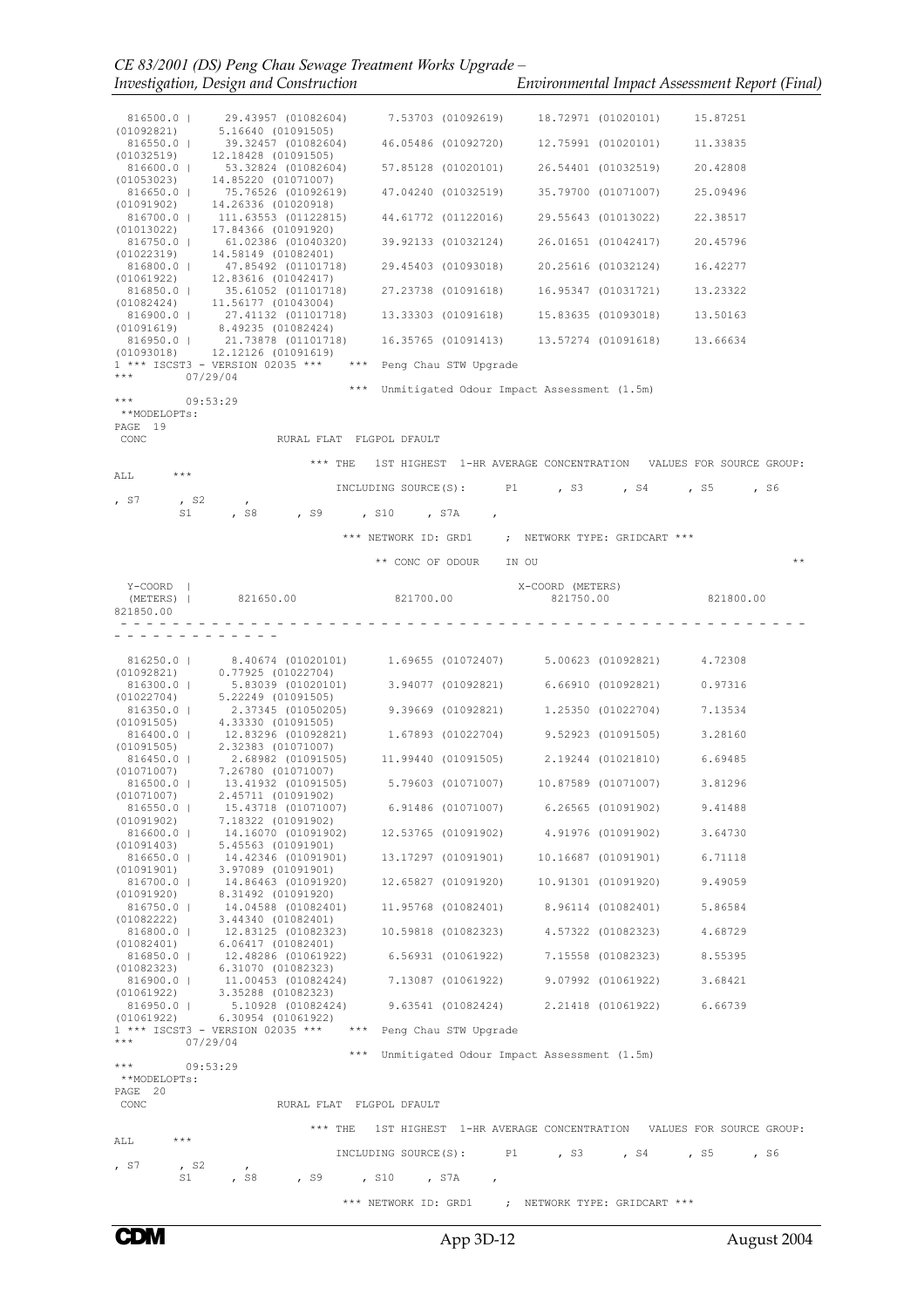|                                                     |                                             | ** CONC OF ODOUR                                                                                      | IN OU                                                                                                                | $* *$                           |
|-----------------------------------------------------|---------------------------------------------|-------------------------------------------------------------------------------------------------------|----------------------------------------------------------------------------------------------------------------------|---------------------------------|
| $Y$ – $COORD$                                       | (METERS)   821900.00                        | 821950.00                                                                                             | X-COORD (METERS)<br>822000.00                                                                                        | 822050.00                       |
|                                                     |                                             |                                                                                                       |                                                                                                                      |                                 |
| 816250.0  <br>(01050201)                            |                                             | 3.81574 (01091505) 4.72908 (01091505)                                                                 | 1,69366 (01091505)                                                                                                   | 0.57934                         |
| 816300.0                                            |                                             | 4.78457 (01091505) 1.04942 (01022704)                                                                 | 1,43189 (01071007)                                                                                                   | 3.46935                         |
| (01071007)<br>$816350.0$                            | 0.90742 (01022704)                          | 3.18166 (01071007)                                                                                    | 5.09613 (01071007)                                                                                                   | 3.42077                         |
| (01071007)<br>816400.0                              | 6.15499 (01071007)                          | 4.89619 (01071007)                                                                                    | 1.61910 (01071007)                                                                                                   | 0.59183                         |
| (01071617)<br>$816450.0$                            | 2.38073 (01071007)                          | 1.03405 (01091902)                                                                                    | 2,90125 (01091902)                                                                                                   | 4.46876                         |
| (01091902)<br>$816500.0$                            | 5.50239 (01091902)                          | 6.36486 (01091902)                                                                                    | 4.61078 (01091902)                                                                                                   | 2.35354                         |
| (01091902)<br>$816550.0$                            | 3.23687 (01091902)                          | 0.99189 (01091902)                                                                                    | 1,35285 (01091901)                                                                                                   | 2.22871                         |
| (01091901)<br>816600.0                              | 6.44791 (01091901)                          | 6.47863 (01091901)                                                                                    | 5.76109 (01091901)                                                                                                   | 4.67143                         |
| (01091901)<br>816650.0                              | 2,20947 (01091901)                          | 1.28599 (01050101)                                                                                    | 0.95582 (01050105)                                                                                                   | 0.95622                         |
| (01050105)<br>816700.0                              | 7.33282 (01091920)                          | 6.50882 (01091920)                                                                                    | 5.81215 (01091920)                                                                                                   | 5.21913                         |
| (01091920)<br>816750.0                              | 1,89394 (01082401)                          | 1.14323 (01050104)                                                                                    | 1,09216 (01050105)                                                                                                   | 1.13829                         |
| (01091920)<br>816800.0                              | 6.58043 (01082401)                          | 6.27932 (01082401)                                                                                    | 5.40772 (01082401)                                                                                                   | 4.29462                         |
| (01082401)                                          |                                             |                                                                                                       | 1.77985 (01082401)                                                                                                   |                                 |
| 816850.0  <br>(01082401)                            |                                             | 2,94468 (01082323) 1,08482 (01050104)                                                                 |                                                                                                                      | 2.62870                         |
| 816900.0  <br>(01082323)                            | 5.65888 (01082323)                          | 5.86124 (01082323)                                                                                    | 4,14358 (01082323)                                                                                                   | 2.13201                         |
| $816950.0$  <br>(01082323)                          | 2,29403 (01061922)                          |                                                                                                       | 1.53117 (01082323) 3.30900 (01082323)                                                                                | 4.42974                         |
| ***<br>07/29/04                                     |                                             | 1 *** ISCST3 - VERSION 02035 *** *** Peng Chau STW Upgrade                                            |                                                                                                                      |                                 |
| PAGE 21<br>CONC<br>***<br>ALL<br>, s7<br>, s2<br>S1 | $***$ THE<br>$\overline{ }$<br>, S8<br>, S9 | RURAL FLAT FLGPOL DFAULT<br>, S10<br>, S7A                                                            | 1ST HIGHEST 1-HR AVERAGE CONCENTRATION VALUES FOR SOURCE GROUP:<br>INCLUDING SOURCE(S): P1, S3, S4<br>$\overline{ }$ | , S5<br>, S6                    |
|                                                     |                                             |                                                                                                       | *** DISCRETE CARTESIAN RECEPTOR POINTS ***                                                                           |                                 |
|                                                     |                                             | ** CONC OF ODOUR                                                                                      | IN OU                                                                                                                | $* *$                           |
| (YYMMDDHH)                                          | X-COORD (M) Y-COORD (M)                     | CONC.<br>(YYMMDDHH)                                                                                   |                                                                                                                      | X-COORD (M) Y-COORD (M)<br>CONC |
| 821478.00                                           |                                             | 816737.00 29.28516 (01042417)                                                                         | 821682.00                                                                                                            | 816681.00                       |
| 8.64918 (01013022)                                  |                                             | 821698.00 816678.00 7.01213 (01082407)                                                                |                                                                                                                      | 821710.00 816667.00             |
| 7.91505 (01091901)                                  |                                             | 821696.00 816643.00 12.69128 (01091901)                                                               | 821848.00                                                                                                            | 816577.00                       |
| 1,87869 (01091902)                                  |                                             | 821828.00 816477.00 5.17858 (01071007)                                                                |                                                                                                                      | 821799.00 816394.00             |
| 4.50651 (01091505)                                  |                                             | 821909.00 816700.00 7.17461 (01091920)                                                                |                                                                                                                      | 821821.00 816625.00             |
| 9.13305 (01091901)                                  |                                             | 821727.00 816572.00 10.97181 (01091902)<br>1 *** ISCST3 - VERSION 02035 *** *** Peng Chau STW Upgrade |                                                                                                                      |                                 |
| ***<br>07/29/04                                     |                                             |                                                                                                       | *** Unmitigated Odour Impact Assessment (1.5m)                                                                       |                                 |
| * * *<br>09:53:29<br>**MODELOPTs:<br>PAGE 22        |                                             |                                                                                                       |                                                                                                                      |                                 |
| CONC                                                |                                             | RURAL FLAT FLGPOL DFAULT                                                                              |                                                                                                                      |                                 |
|                                                     |                                             |                                                                                                       | *** THE SUMMARY OF HIGHEST 1-HR RESULTS ***                                                                          |                                 |
|                                                     |                                             | ** CONC OF ODOUR IN OU                                                                                |                                                                                                                      | $* *$                           |
|                                                     |                                             | DATE                                                                                                  |                                                                                                                      |                                 |
| NETWORK<br>GROUP ID<br>OF TYPE GRID-ID              |                                             | AVERAGE CONC (YYMMDDHH)                                                                               |                                                                                                                      | RECEPTOR (XR, YR, ZELEV, ZFLAG) |

- - - - - - - - - - - - - - - - - - - - - - - - - - - - - - - - - - - - - - - - - - - - - - - - - - - - -